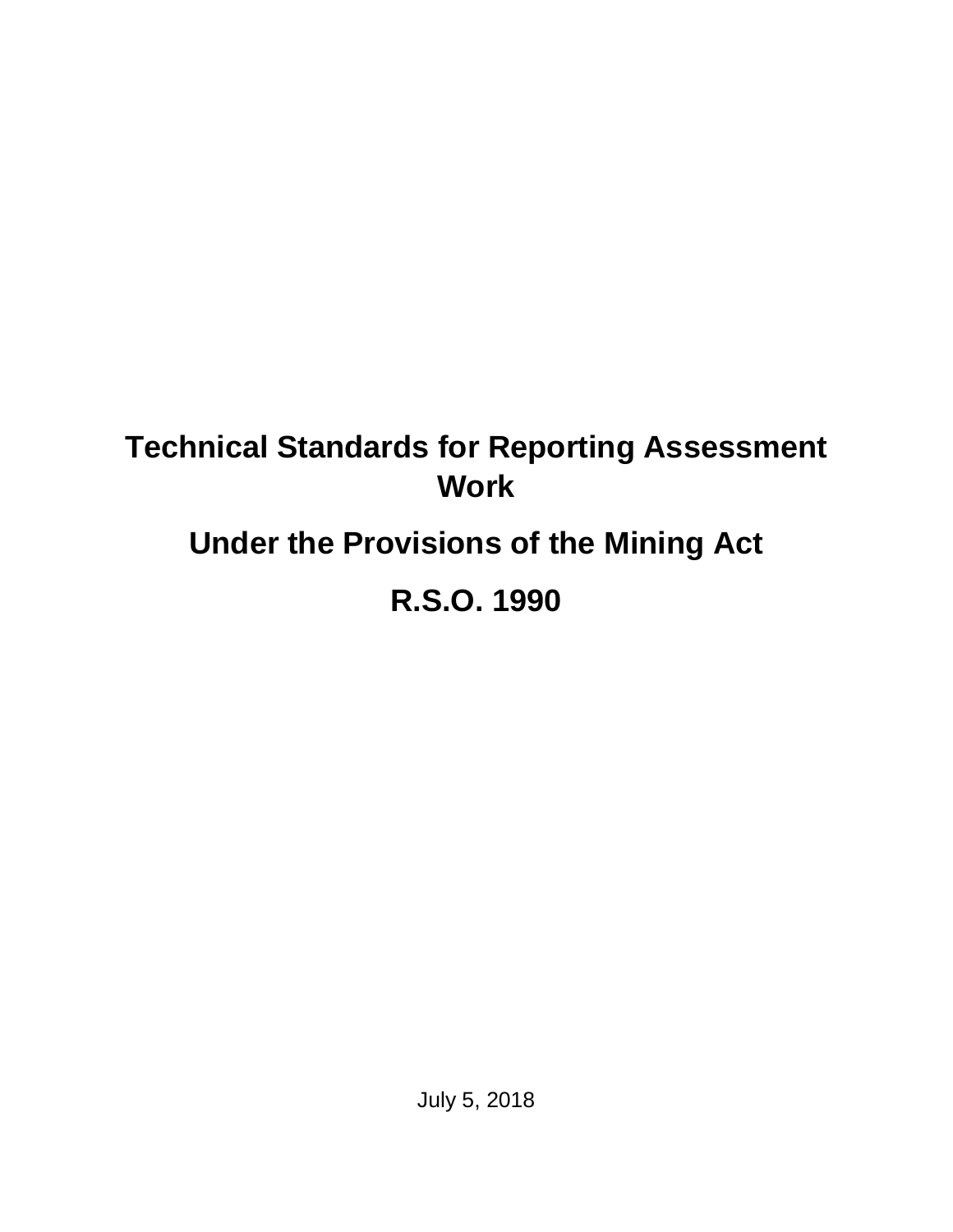## **CONTENTS**

## **[INTRODUCTION](#page-2-0)**

## **[WORK TYPES AND ASSOCIATED WORK TYPES](#page-3-0)**

- 1. GRASS ROOTS [PROSPECTING](#page-3-1)
- 2. BEDROCK TRENCHING, BEDROCK PITTING, [OVERBURDEN](#page-4-0) STRIPPING AND [RELATED](#page-4-0) MANUAL WORK
- 3. TAKING SAMPLES FOR PURPOSES OF [GEOSCIENCE](#page-6-0) WORK
- 4. REMOTE SENSING [IMAGERY](#page-7-0)
- 5. [GEOLOGICAL](#page-9-0) SURVEY WORK
- 6. [GEOCHEMICAL](#page-12-0) SURVEY WORK
- 7. GROUND [GEOPHYSICAL](#page-14-0) SURVEY WORK
- 8. AIRBORNE [GEOPHYSICAL](#page-18-0) SURVEY WORK
- 9. MODELLING OR [REPROCESSING](#page-20-0) OF EXISTING DATA IN ORDER TO IDENTIFY A NEW MINERAL [EXPLORATION](#page-20-0) TARGET
- 10. LINE CUTTING ASSOCIATED WITH [GEOSCIENCE](#page-22-0) WORK
- 11. [EXPLORATORY](#page-22-1) DRILLING BY CORE OR NON-CORE METHODS, INCLUDING DIAMOND OR CORE [DRILLING,](#page-22-1) AND OTHER DRILLING SUCH AS [PERCUSSION,](#page-22-1) REVERSE CIRCULATION AND AUGER DRILLING
- 12. DRILL CORE OR DRILL SAMPLE [SUBMISSIONS](#page-26-0)
- 13. [PETROGRAPHIC](#page-27-0) WORK, INCLUDING MICROSCOPY, SCANNING ELECTRON [MICROSCOPY](#page-27-0) AND ELECTRON MICROPROBE STUDIES
- 14. [ENVIRONMENTAL](#page-29-0) BASELINE STUDIES
- 15. [REHABILITATION](#page-30-0) REQUIRED OR PERMITTED TO BE DONE UNDER THE ACT, IF DONE IN ACCORDANCE WITH THE [REQUIREMENTS](#page-30-0) IN THE ACT OR THE [REGULATIONS](#page-30-0)

## **[COSTS AND EXPENSES](#page-32-0)**

- 1. [RECEIPTS](#page-32-1) AND INVOICES
- 2. ABORIGINAL [CONSULTATION](#page-32-2) COSTS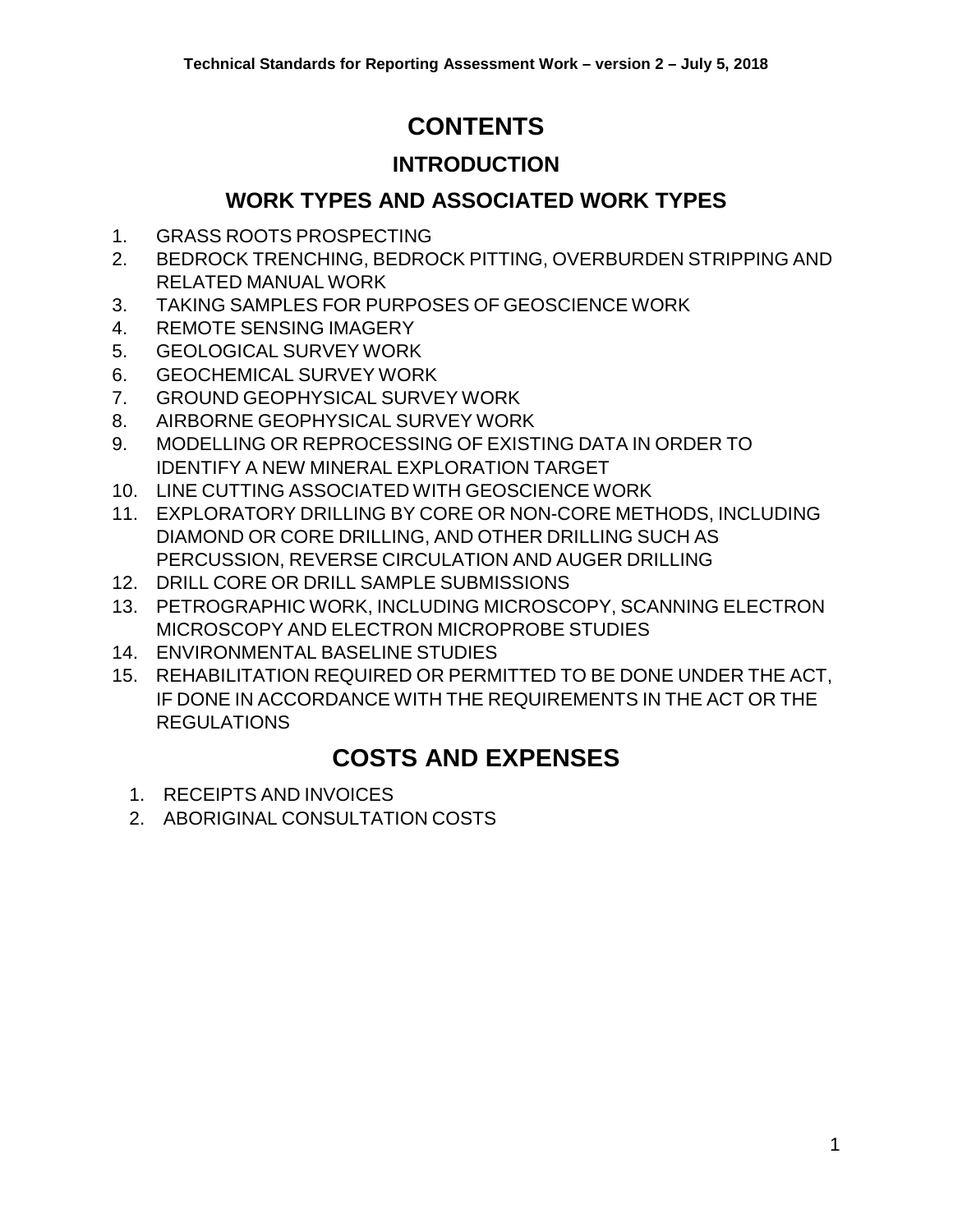### **INTRODUCTION**

<span id="page-2-0"></span>This Technical Standards document sets out what must be included in the technical report applicable to the type of assessment work that is required as part of an assessment work report submission pursuant to the *Mining Act*, R.S.O. 1990, C. M.14 and the Assessment Work Regulation (O. Reg. 65/18).

The technical report for each type of work includes a detailed explanation of the geoscience work done, maps or plans, where required and details of the expenses claimed for the work, together with supporting receipts, invoices and other documents for those expenses.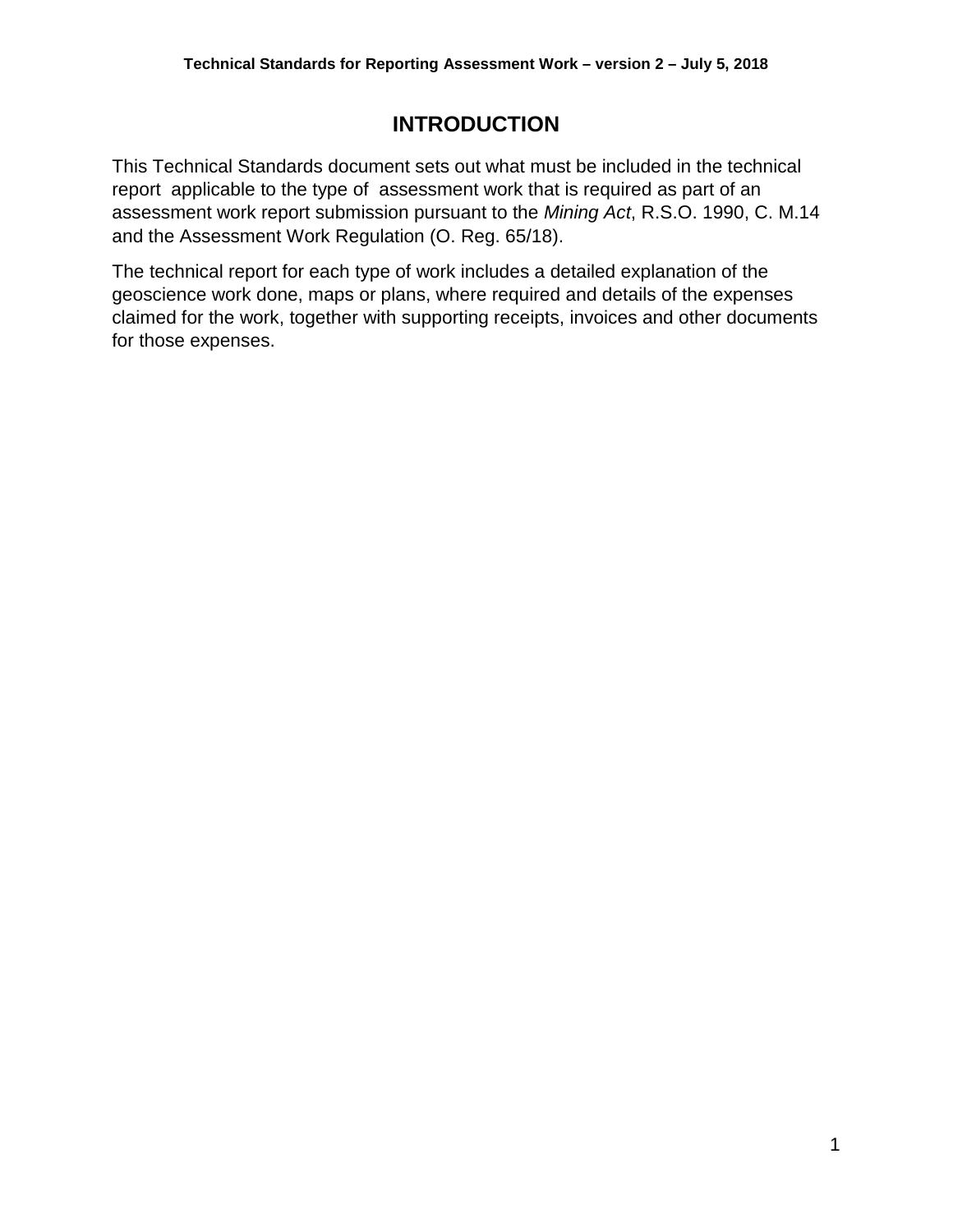## **WORK TYPES AND ASSOCIATED WORK TYPES**

#### <span id="page-3-1"></span><span id="page-3-0"></span>**1. GRASS ROOTS PROSPECTING**

A technical report in respect of grass roots prospecting shall:

- (i) contain a title page, with the name of the technical report, the property name, the date of completion of the report, and clearly identifying the author(s),
- (ii) give the names of the persons who performed the work;
- (iii) identify the mining lands on which the work was performed, using the Township name, the cell number(s) on the Provincial Grid, as well as the claim numbers, lease numbers, Licences of Occupation numbers or Patent numbers, and identify the ownership of the land;
- (iv) identify the means of access to the land from the nearest population centre;
- (v) contain a key map showing the land where the grass roots prospecting was done in relation to identifiable topographic features and township boundaries or in relation to established grid lines, stations or markers;
- (vi) summarize the number of samples collected, and the number of samples analysed;
- (vii) provide the number of any applicable exploration permit issued or exploration plan filed pursuant to O. Reg 308/12;
- (viii) provide a daily log describing in detail the nature and content of the work and the nature of rocks and mineralization observed during the performance of the work;
- (ix) provide a description and GPS location of all samples collected;
- (x) include all assays and analyses with their corresponding certificates;
- (xi) where grass roots prospecting instruments were used to collect data and/or where analyses were made in the field,
	- a. provide a log detailing the nature of the ground where the measurement/analysis was done (e.g., paved road, dirt road/trail, gravel road/trail, bedrock, overburden…etc.), as well as its condition (wet or dry);
	- b. identify any cultural features that may interfere with the measurements (e.g., power lines, rail tracks…etc.);
	- c. provide the results of the data collected and/or the results of the analyses;
	- d. provide specific information about the instruments used (manufacturer, type, model, detailed description of calibration, etc.);
	- e. describe the method used to make the measurements;
- (xii) provide a legend of all symbols or abbreviations used in the technical report; and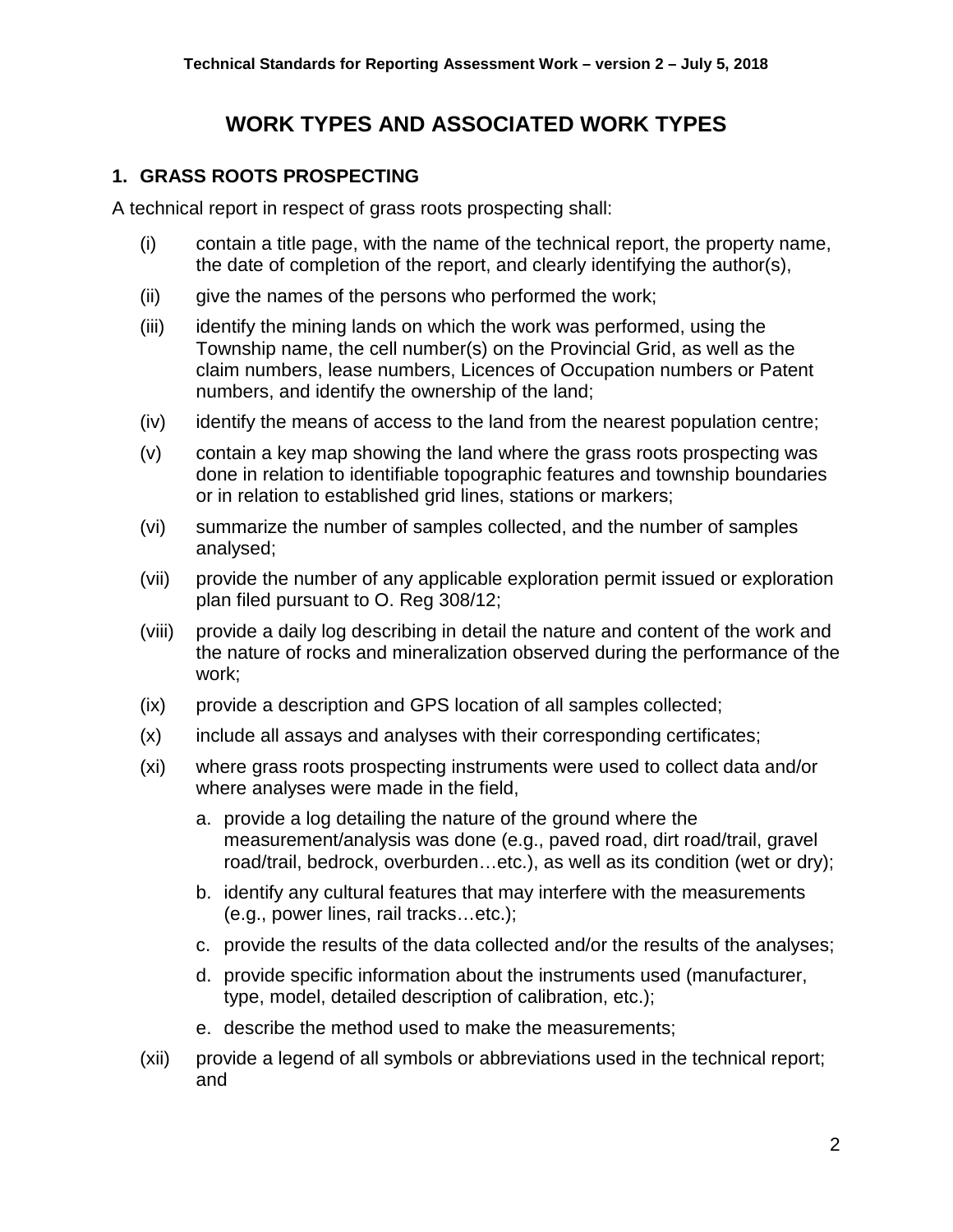- (xiii) include a map at a scale between 1:100 and 1:5,000 showing,
	- a. the location and date of all traverses;
	- b. the location of all outcrops investigated and of observed rock types, mineralization, trenches, and any mineralized float boulders;
	- c. the location of all samples, clearly identifying the location of each sample by number, letter or grid coordinate designation;
	- d. the character of the overburden, including boulders, clay, gravel and sand;
	- e. the distribution of swamp, muskeg and forest cover areas along all lines traversed;
	- f. lakes, streams and other notable topographic features, and railways, roads, trails, power lines, pipelines and buildings;
	- g. Provincial Grid cell boundary lines, claim boundary lines, township boundary lines, base lines, established grid lines, and survey monuments, if any;
	- h. the cell number(s) on the Provincial Grid, the mining claim, lease, patent or parcel numbers of all mining land on which the grass roots prospecting was performed;
	- i. a descriptive list of all symbols used;
	- j. a graphic or bar scale and the north direction; and
	- k. where grass roots prospecting instruments were used to collect data and/or where analyses were made in the field,
		- i. show the location of all measurement stations;
		- ii. show the values of readings taken and the units measured such as gammas, degrees, milliamps, milligals, milliseconds, and ohmmeters, and dimensionless units such as per cent and ratios.

#### <span id="page-4-0"></span>**2. BEDROCK TRENCHING, BEDROCK PITTING, OVERBURDEN STRIPPING AND RELATED MANUAL WORK**

A technical report in respect of bedrock trenching, bedrock pitting, overburden stripping and related manual work including outcrop mapping, outcrop washing and brushing and sampling associated with this work such as channel sampling and plugger sampling, shall:

- (i) contain a title page, with the name of the technical report, the property name, the date of completion of the report, and clearly identifying the author(s);
- (ii) give the names of the persons who performed the work;
- (iii) identify the mining lands on which the work was performed, using the Township name, the cell number(s) on the Provincial Grid, as well as the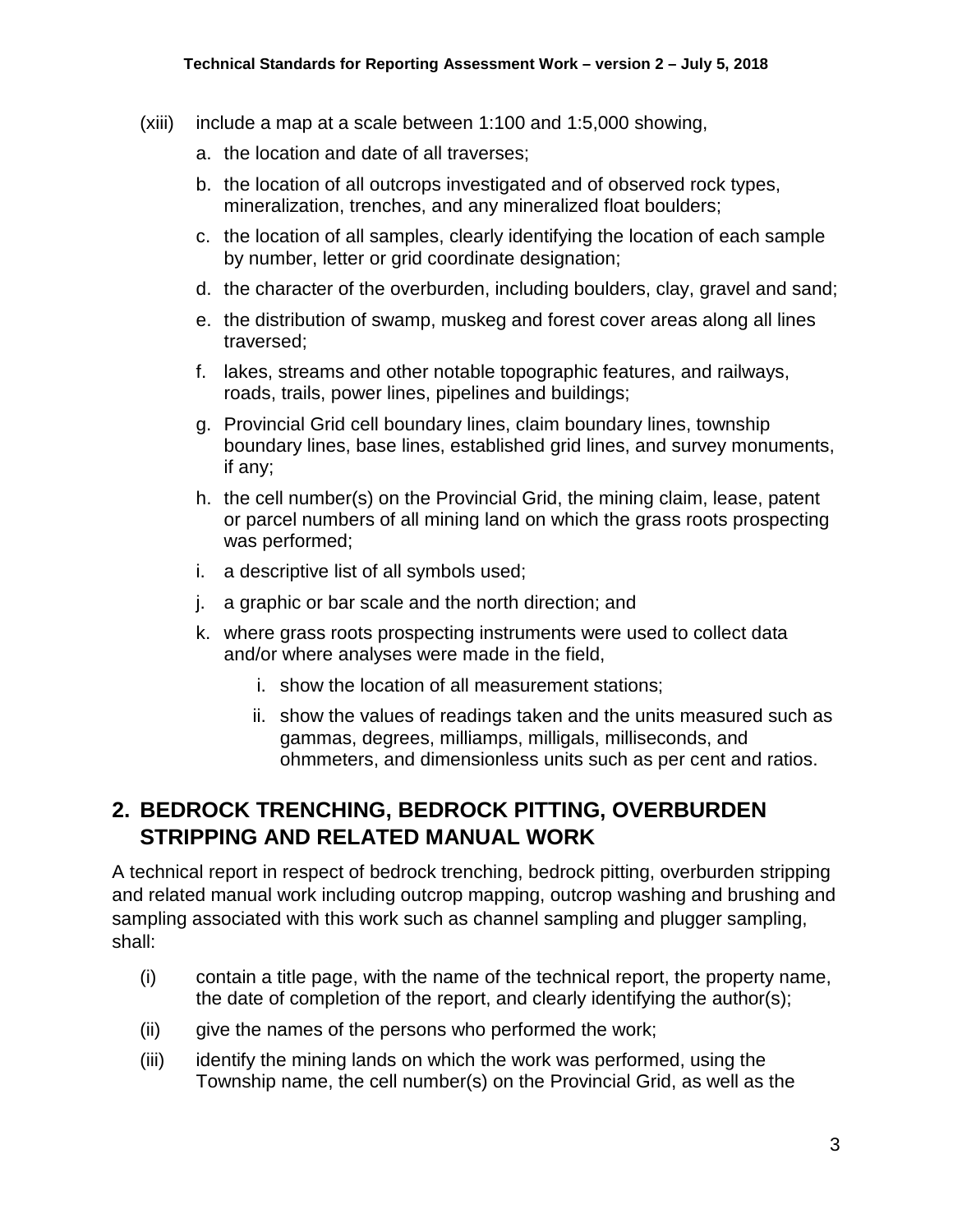claim numbers, lease numbers, Licences of Occupation numbers or Patent numbers, and identify the ownership of the land;

- (iv) identify the means of access to the land from the nearest population centre;
- (v) state the purpose for which the work was performed;
- (vi) contain a key map showing the land worked in relation to identifiable topographic features and township boundaries or established grid lines, stations or markers;
- (vii) provide a daily log describing in detail the nature and content of the work and the observations made during the performance of the work, the nature of rocks and mineralization exposed, as well as the type of equipment used, the dates and hours of use of the equipment, the dates and hours worked by the equipment operator and the hourly rates for equipment use and for the operator;
- (viii) provide the number of any applicable exploration permit issued or exploration plan filed pursuant to O. Reg 308/12;
- (ix) describe the dimensions of the work areas and the total area and volume of material stripped, and/or pitted, and/or trenched;
- (x) summarize the number of samples collected, and the number of samples analysed;
- (xi) provide a description and GPS location of all samples collected;
- (xii) include all assays and analyses with their corresponding certificates;
- (xiii) provide a legend of all symbols or abbreviations used in the technical report;
- (xiv) include a map at a scale between 1:100 and 1:5,000 showing,
	- a. the location of trenches, pits, and stripped areas, in relation to the land disposition boundaries;
	- b. lakes, streams and other notable topographic features, and railways, roads, trails, power lines, pipelines and buildings;
	- c. Provincial Grid cell boundary lines, claim boundary lines, township boundary lines, base lines, established grid lines, if any, and grid stations;
	- d. the cell number(s) on the Provincial Grid, the mining claim, leases, patent or parcel numbers of all mining lands on which the bedrock trenching, bedrock pitting, overburden stripping and related manual work was performed;
	- e. a graphic or bar scale and the north direction;
- (xv) include a detailed map of each of the trenches, pits, and/or stripped areas at a scale between 1:10 and 1:500,
	- a. showing the dimensions of the trenches, pits, or stripped areas and of overburden storage areas, and clearly identifying areas previously worked,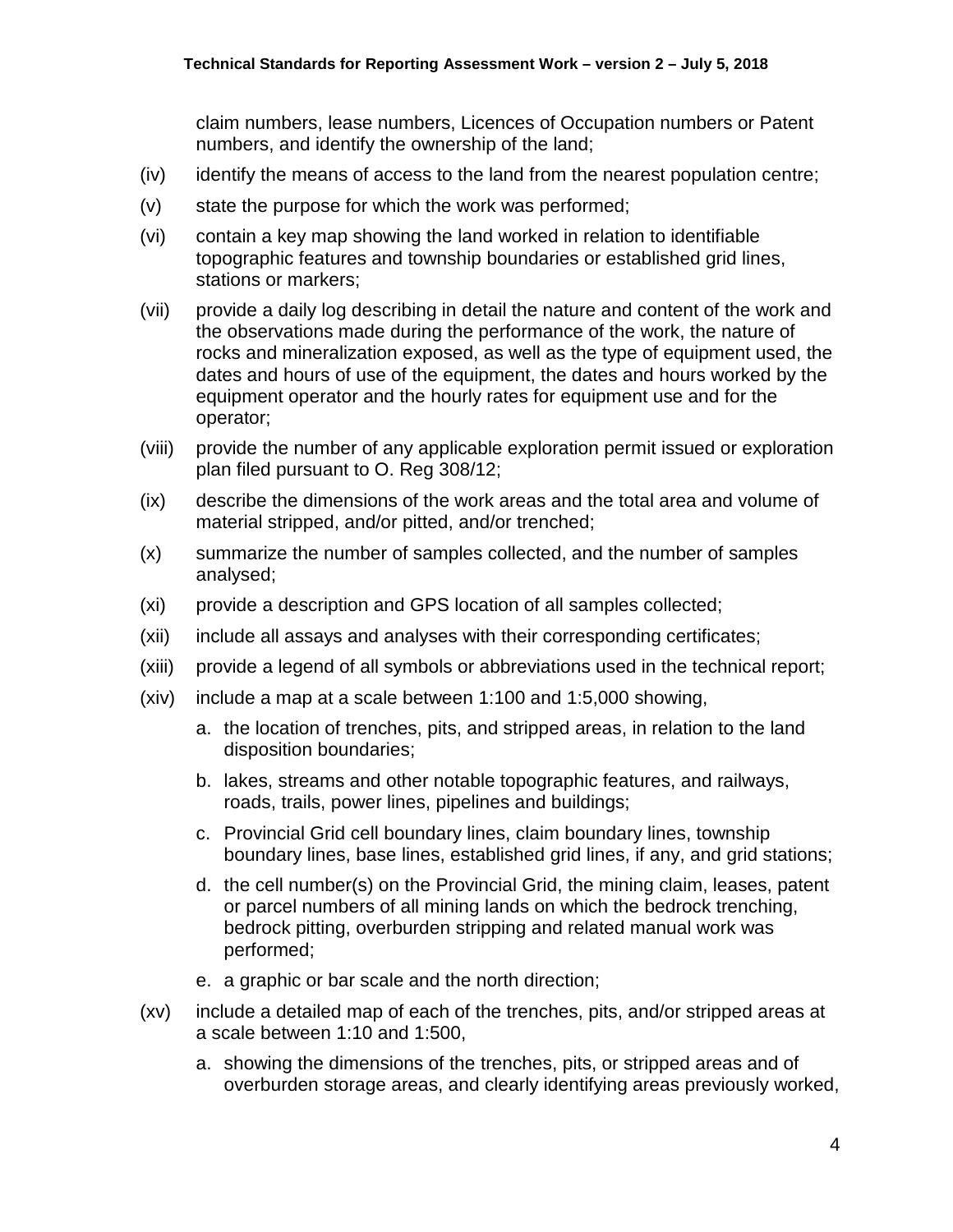if applicable, and new surface stripping, bedrock trenching and known rock outcrops;

- b. showing the nature of the rocks and mineralization exposed during the performance of the work;
- c. clearly identifying the location of each sample by number, letter or grid coordinate designation;
- d. showing a graphic or bar scale and the north direction; and
- e. showing a descriptive list of all symbols used; and
- (xvi) include photographs of each of the trenched, pitted, and/or stripped areas, including a GPS receiver screen photograph with legible coordinates, and captioned with the trench, pit or stripped area identifier.

## <span id="page-6-0"></span>**3. TAKING SAMPLES FOR PURPOSES OF GEOSCIENCE WORK**

A technical report in respect of taking samples for purposes of geoscience work shall:

- (i) contain a title page, with the name of the technical report, the property name, the date of completion of the report, and clearly identifying the author(s);
- (ii) give the names of the persons who performed the work;
- (iii) state the purpose for which the work was performed;
- (iv) identify the mining lands on which the sampling work was performed, using the Township name, the cell number(s) on the Provincial Grid, as well as the claim numbers, lease numbers, Licences of Occupation numbers or Patent numbers, and identify the ownership of the land;
- (v) identify the means of access to the land from the nearest population centre;
- (vi) provide the number of any applicable exploration permit issued or exploration plan filed pursuant to O. Reg 308/12;
- (vii) provide a daily log describing in detail the nature and content of the work and the observations made during the performance of the work, the nature of rocks and mineralization sampled and exposed, as well as the type of equipment used;
- (viii) summarize the number of samples collected, and the number of samples analysed;
- (ix) provide a description and GPS location of all samples collected;
- (x) include all assays and analyses with their corresponding signed certificates of analysis;
- (xi) where a drill core is resampled, provide the drill hole number, log, plan and section, and the intervals at which the samples were taken;
- (xii) where material collected from non-core drilling is resampled, provide the drill hole number and the intervals at which the samples were initially taken;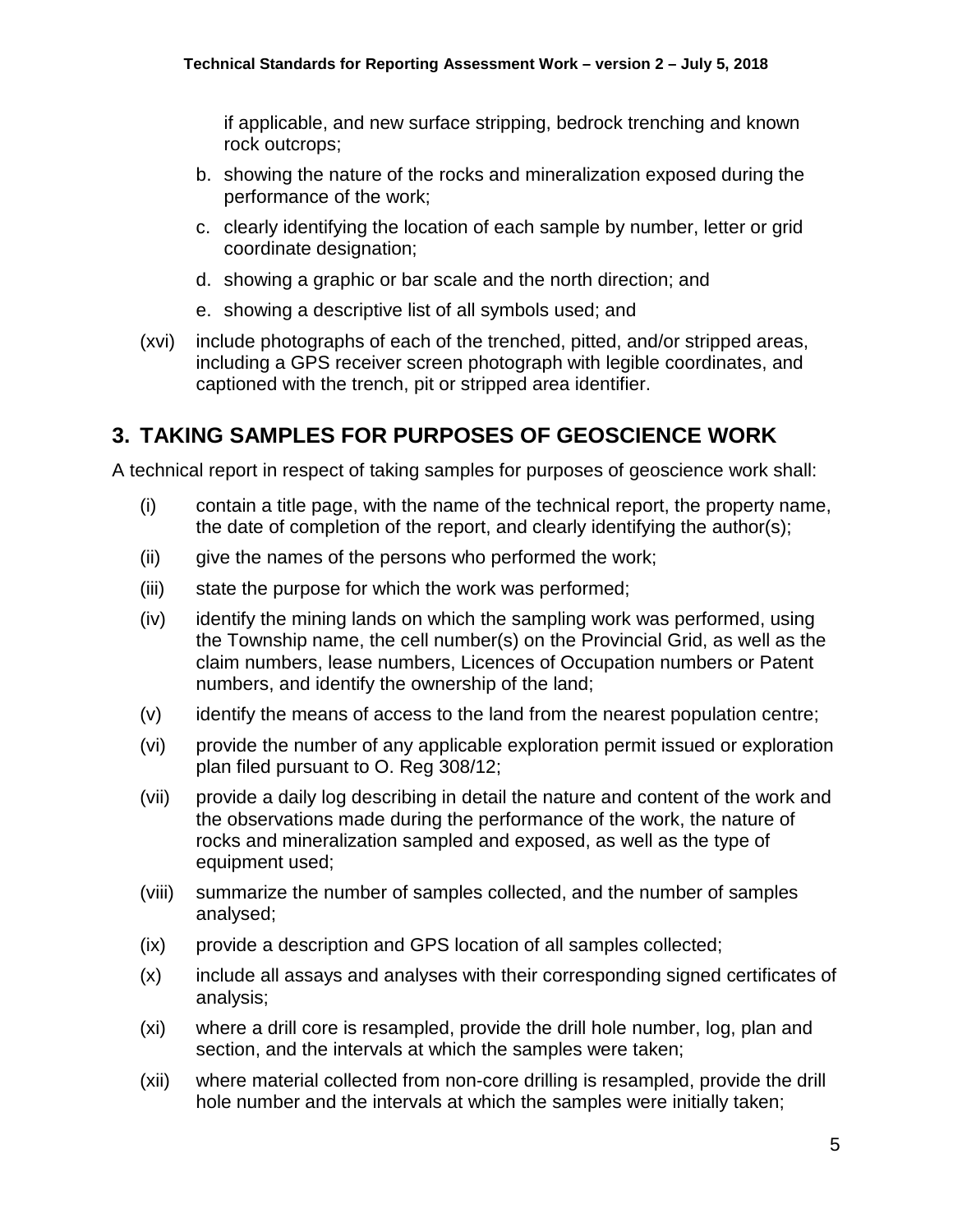- (xiii) where heavy mineral processing of overburden samples is reported, provide the size and weight of the samples, the analytical procedures used and the accompanying results;
- (xiv) where metallurgical testing, beneficiation, or bulk sampling are reported, provide the size and weight of the sample, the analytical procedures used and the accompanying results;
- (xv) where industrial mineral testing or dimensional stone removal for testing are reported, provide the rock types tested, the size and weight of the sample, the analytical procedures used, the accompanying results and a discussion on the uses of the material tested, and the potential or known markets for the product;
- (xvi) provide a legend of all symbols or abbreviations used in the technical report;
- (xvii) include a map or a section,
	- a. clearly identifying the location of each sample by number and measured core length;
	- b. showing lakes, streams and other notable topographic features, and railways, roads, trails, power lines, pipelines and buildings;
	- c. showing Provincial Grid cell boundary lines, claim boundary lines, township boundary lines, base lines, established grid lines, if any, and grid stations;
	- d. showing the cell number(s) on the Provincial Grid, the mining claim, leases, patent or parcel numbers of all mining lands on which the samples were taken;
	- e. where samples are reported for core or non-core drilling, providing the drill hole collar location in relation to mining land boundaries;
	- f. showing a graphic or bar scale and the north direction;
	- g. showing a descriptive list of all symbols used; and
- (xviii) include photographs to locate each sample collected in the field, including a GPS receiver screen photograph with legible coordinates, and captioned with the sample identifier.

#### <span id="page-7-0"></span>**4. REMOTE SENSING IMAGERY**

A technical report in respect of remote sensing imagery shall:

- (i) contain a title page, with the name of the technical report, the property name, the date of completion of the report, and clearly identifying the author(s);
- (ii) contain a table of contents and a list of illustrations, including figures, tables, maps, and appendices;
- (iii) contain a summary section,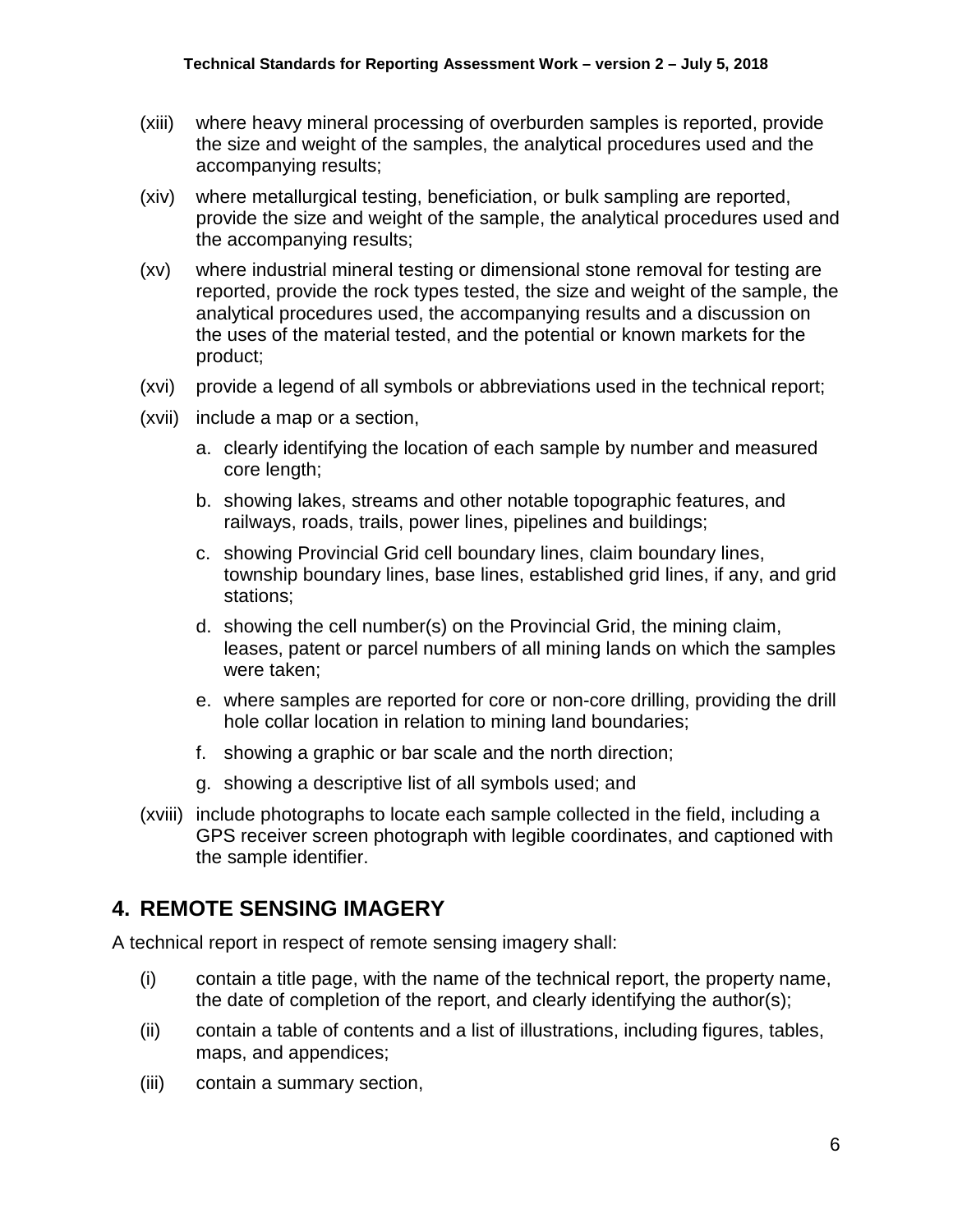- a. summarizing the work program(s) that is being reported;
- b. stating the dates during which the work was performed in the field, and giving the number of days spent in the field;
- c. including a statement indicating the objective(s) of the work program(s);
- d. identifying who performed the work;
- e. identifying who the work was performed for;
- f. including a summary of the results, conclusions and recommendations;
- g. indicating the co-ordinate system used to locate the area of work such as geographic (latitudes and longitudes) or Universal Transverse Mercator (UTM). Include the Datum and Zone when reporting locations using Global Positioning System (GPS);
- (iv) identify the mining lands on which the imagery was collected, using the Township name, the cell number(s) on the Provincial Grid, as well as the claim numbers, lease numbers, Licences of Occupation numbers or Patent numbers, and identify the ownership of the land;
- (v) identify the means of access to the land from the nearest population centre;
- (vi) contain a key map showing the work area in relation to identifiable topographic features and township boundaries or established grid lines, stations or markers;
- (vii) summarize the history of the property, with prior property ownership, historical exploration and past development or production;
- (viii) provide a concise description of the regional and local geological settings of the property;
- (ix) include the source of the remote sensing imagery, the method of data collection for the imagery;
- (x) give an interpretation for the imagery collected; If a computer-generated model was created as part of the interpretation process for imagery collected, provide details of the modelling software, method and input parameters;
- (xi) provide the details of any recommended work programs to further evaluate the property or prospect, as well as the anticipated costs to do this work;
- (xii) provide a dated and signed certificate of qualifications from the author, or provide a signature page with a signed and dated stamp for authors registered with a professional organization (P.Eng, and P.Geo);
- (xiii) provide a descriptive list of all abbreviations, or short forms used in the report;
- (xiv) identify the sources of geological data contained in the report if obtained from sources other than the survey being reported; and
- (xv) include a map,
	- a. showing a graphic or bar scale and the north direction;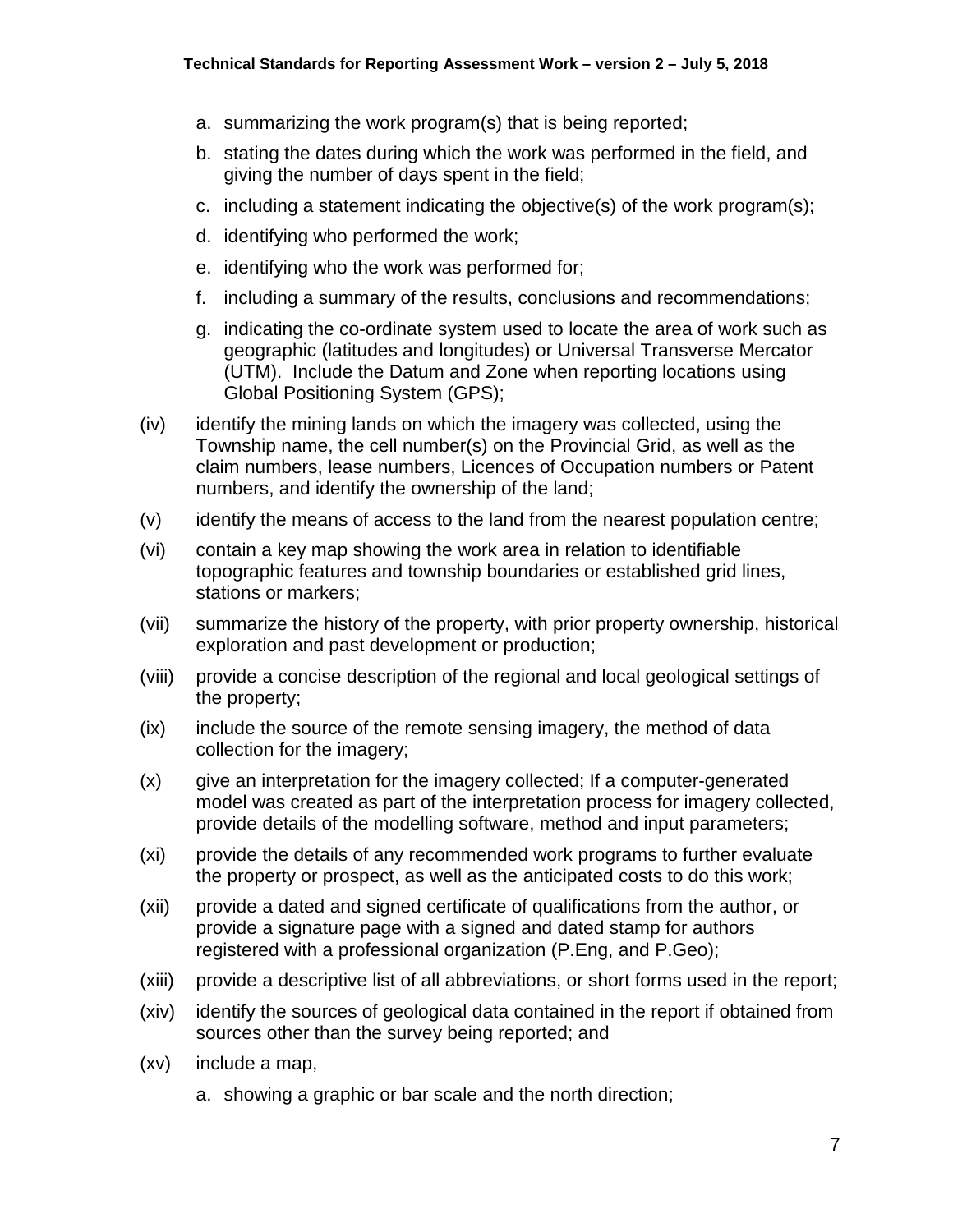- b. showing grid co-ordinate lines using latitude and longitude or UTM Eastings and Northings (include the Datum and Zone);
- c. providing a descriptive list of all abbreviations, short forms or symbols;
- d. showing topographic features such as elevation contours, lakes, streams, ponds, wetlands, the local watershed if known, and infrastructures such as railways, roads, trails, power lines, pipelines and buildings;
- e. showing Provincial Grid cell boundary lines, mining land boundary lines, township boundary lines;
- f. showing the cell number(s) on the Provincial Grid, the mining claim, lease, patent or parcel numbers of all mining lands on which the geological survey work was performed;
- g. showing the original remote sensing images or maps;
- h. showing the interpreted remote sensing images or maps.

### <span id="page-9-0"></span>**5. GEOLOGICAL SURVEY WORK**

A technical report in respect of a geological survey shall:

- (i) contain a title page, with the name of the technical report, the property name, the date of completion of the report, and clearly identifying the author(s);
- (ii) contain a table of contents and a list of illustrations, including figures, tables, maps, and appendices;
- (iii) contain a summary section,
	- a. summarizing the work program(s) that is being reported;
	- b. stating the dates during which the work was performed in the field, and giving the number of days spent in the field;
	- c. including a statement indicating the objective(s) of the work program(s);
	- d. identifying who performed the work;
	- e. identifying who the work was performed for;
	- f. describing the physical activities undertaken and how the work site was rehabilitated (if applicable);
	- g. including a summary of the results, conclusions and recommendations;
	- h. indicating the co-ordinate system used to locate the area of work such as geographic (latitudes and longitudes) or Universal Transverse Mercator (UTM). Include the Datum and Zone when reporting locations using Global Positioning System (GPS);
- (iv) identify the mining lands on which the survey was performed, using the Township name, the cell number(s) on the Provincial Grid, as well as the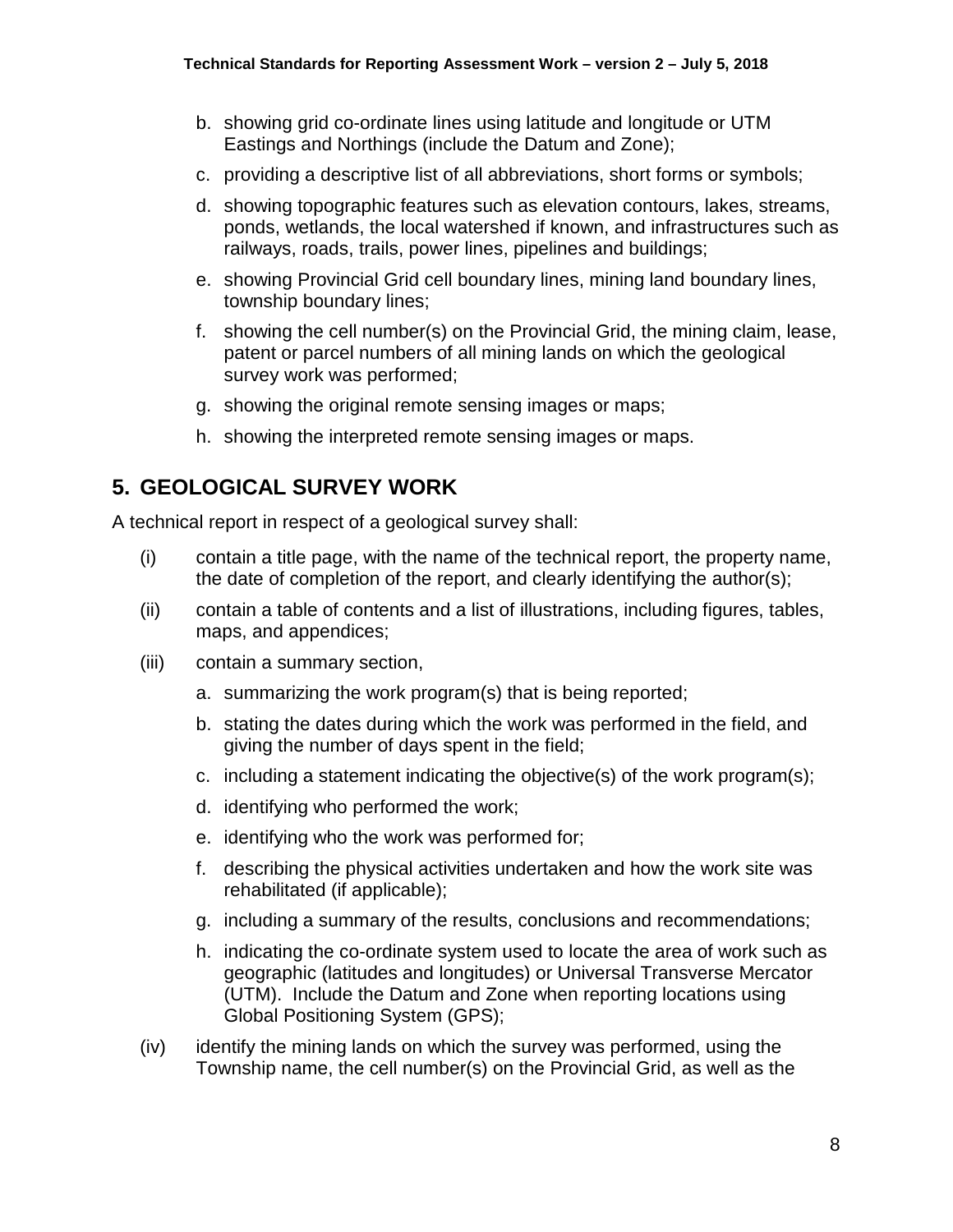claim numbers, lease numbers, Licences of Occupation numbers or Patent numbers, and identify the ownership of the land;

- (v) identify the means of access to the land from the nearest population centre;
- (vi) contain a key map showing the land surveyed in relation to identifiable topographic features and township boundaries or established grid lines, stations or markers;
- (vii) summarize the history of the property, with prior property ownership, historical exploration and past development or production;
- (viii) provide the number of any applicable exploration permit issued or exploration plan filed pursuant to O. Reg 308/12;
- (ix) provide a concise description of the regional and local geological settings of the property;
- (x) contain a table of the rock types, lithologies and formations with their description;
- (xi) give descriptions of significant geological structures;
- (xii) describe the mineral deposit type or commodity being explored and the geological model(s) and/or concept(s) being applied; also providing the reason(s) for the exploration work type performed;
- (xiii) explain the procedures and parameters relating to the work such as grid control, line-kilometres for surveys and number of days in the field for all types of work performed;
- (xiv) indicate the type(s) of equipment used;
- (xv) describe the character, attitudes and dimensions of mineralized and/or altered zones encountered on the property, the surrounding rock types and relevant geological structures, detailing dimensions and continuity, together with a description of the type, character, attitudes and distribution of the mineralization;
- (xvi) state the number of samples collected, and the number of samples analysed;
- (xvii) describe samples collected and provide their GPS location (as well as the Datum and UTM zone);
- (xviii) include all assays and analyses with Certificates of Analysis;
- (xix) give an interpretation of all the field exploration work performed, analytical and testing data and other relevant information, discussing the value of the work with respect to leading to the success or failure of the program, and discuss whether the program met its original objectives; If a computergenerated model was created as part of the interpretation process for the field work performed, provide details of the modelling software, method and input parameters;
- (xx) provide the details of any recommended work programs to further evaluate the property or prospect, as well as the anticipated costs to do this work;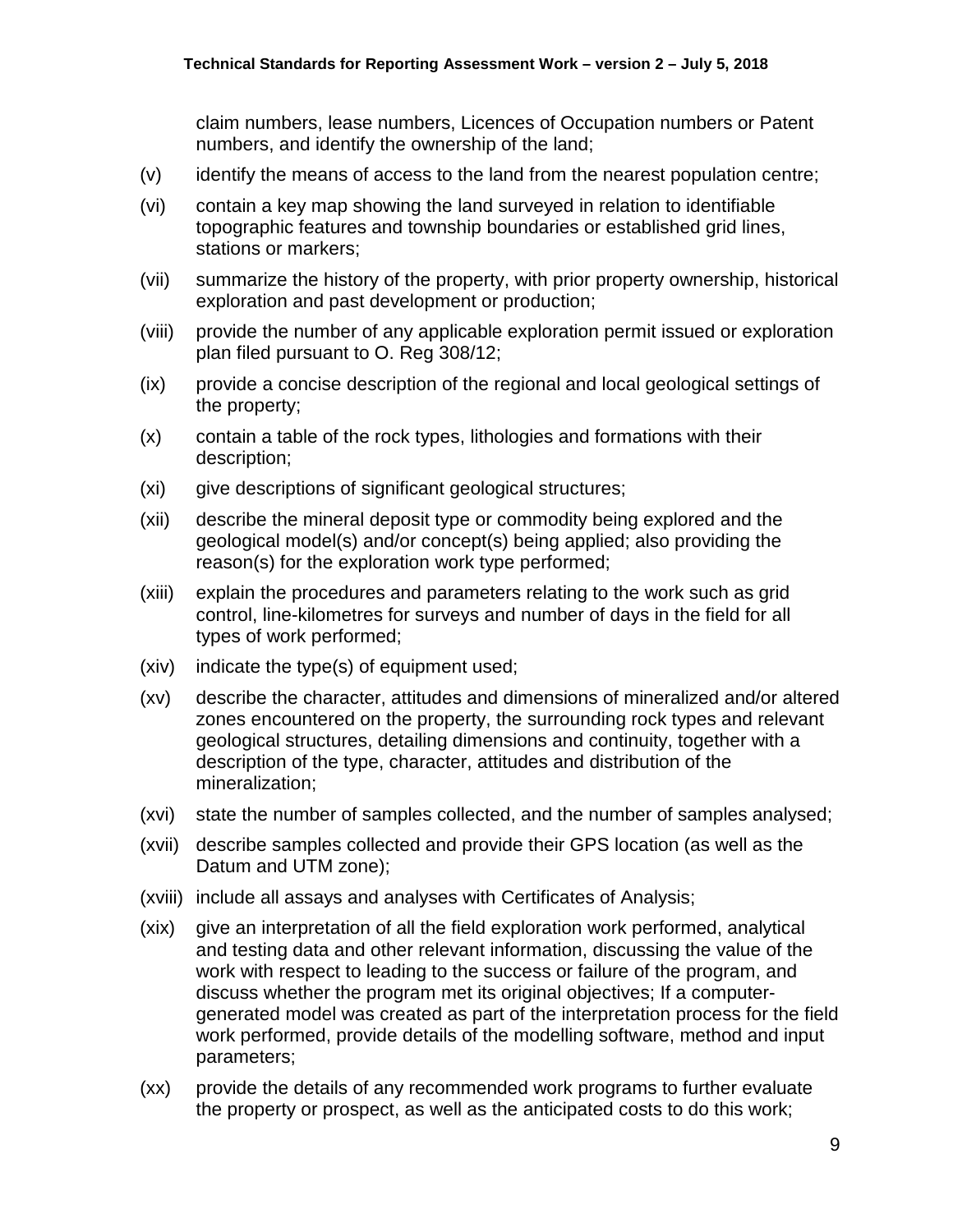- (xxi) provide a dated and signed certificate of qualifications from the author, or provide a signature page with a signed and dated stamp for authors registered with a professional organization (P.Eng, and P.Geo);
- (xxii) provide a descriptive list of all abbreviations, or short forms used in the report;
- (xxiii) identify the sources of geological data contained in the report if obtained from sources other than the survey being reported; and
- (xxiv) include a geological map,
	- a. showing a graphic or bar scale and the north direction;
	- b. showing grid co-ordinate lines using latitude and longitude or UTM Eastings and Northings (include the Datum and Zone);
	- c. providing a descriptive list of all abbreviations, short forms or symbols;
	- d. showing topographic features such as elevation contours, lakes, streams, ponds, wetlands, the local watershed if known, and infrastructure such as railways, roads, trails, power lines, pipelines and buildings;
	- e. showing traverse lines that have been run. If applicable, include established grid lines and baselines. If the grid is by chain and compass provide a description including declination and slope corrections if used. Where GPS is used, provide GPS parameters used in data collection and base station location if used;
	- f. showing Provincial Grid cell boundary lines, mining land boundary lines, township boundary lines;
	- g. showing the cell number(s) on the Provincial Grid, the mining claim, lease, patent or parcel numbers of all mining lands on which the geological survey work was performed;
	- h. contain a table of rock types, lithologies and formations with a descriptive list of the symbols used;
	- i. show outcrops designated by a letter or number corresponding to the rock type, lithologies and formations;
	- j. show the character of the overburden including boulder, clay, gravel or sand;
	- k. show the distribution of swamp, muskeg and forest cover areas along all lines traversed;
	- l. show all observed and interpreted folds, structural measurements, schistosity, actual and indicated faults, attitudes of flows and stratified rocks, including strikes and dips, and the direction in which they face, locations and attitudes of actual and interpreted contacts and other structural features;
	- m. show zones of shearing, alteration or mineralization and veins;
	- n. show the location of stripped areas, trenches, test pits, shafts and adits;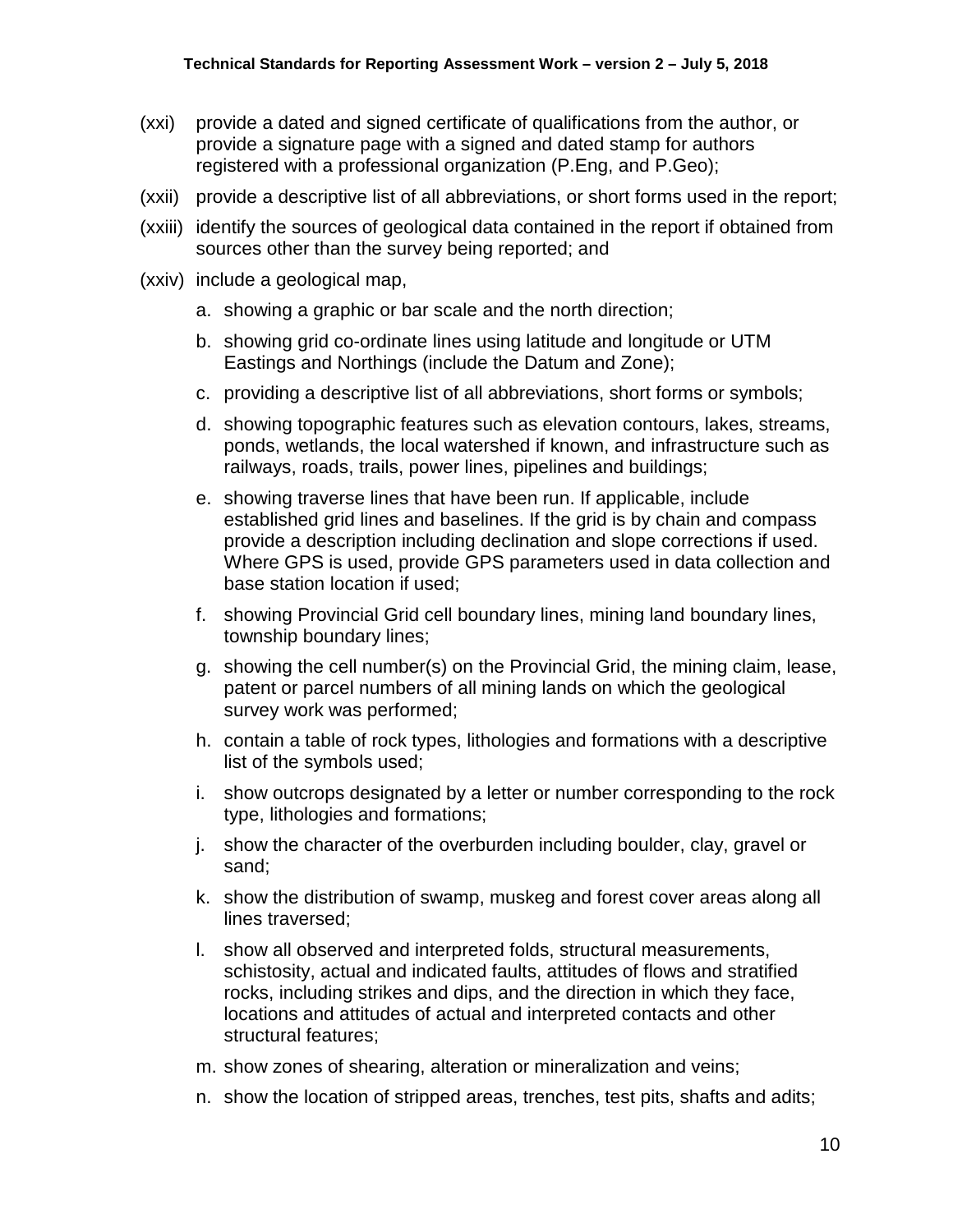- o. showing the location of samples clearly identifying the location of each sample by number, letter or grid coordinate designation;
- p. show the location, azimuth, dip and length of drill holes.

## <span id="page-12-0"></span>**6. GEOCHEMICAL SURVEY WORK**

A technical report in respect of a geochemical survey shall:

- (i) contain a title page, with the name of the technical report, the property name, the date of completion of the report, and clearly identifying the author(s);
- (ii) contain a table of contents and a list of illustrations, including figures, tables, maps, appendices (logs, assay certificates, etc.);
- (iii) contain a summary section,
	- a. summarizing the work program(s) that is being reported;
	- b. stating the dates during which the work was performed in the field, and giving the number of days spent in the field;
	- c. including a statement indicating the objective(s) of the work program(s);
	- d. identifying who performed the work and, if a contractor(s) was used, identify the contractor(s);
	- e. identifying who the work was performed for;
	- f. describing the physical activities undertaken and how the work site was rehabilitated (if applicable);
	- g. including a summary of the results, conclusions and recommendations;
	- h. indicating the co-ordinate system used to locate the area of work such as geographic (latitudes and longitudes) or Universal Transverse Mercator (UTM). Include the Datum and Zone when reporting locations using Global Positioning System (GPS);
- (iv) identify the mining lands on which the survey was performed, using the Township name, the cell number(s) on the Provincial Grid, as well as the claim numbers, lease numbers, Licences of Occupation numbers or Patent numbers, and identify the ownership of the land;
- (v) identify the means of access to the land from the nearest population centre;
- (vi) contain a key map showing the land surveyed in relation to identifiable topographic features and township boundaries or established grid lines, stations or markers;
- (vii) summarize the history of the property, with prior property ownership, historical exploration and past development or production;
- (viii) provide the number of any applicable exploration permit issued or exploration plan filed pursuant to O. Reg 308/12;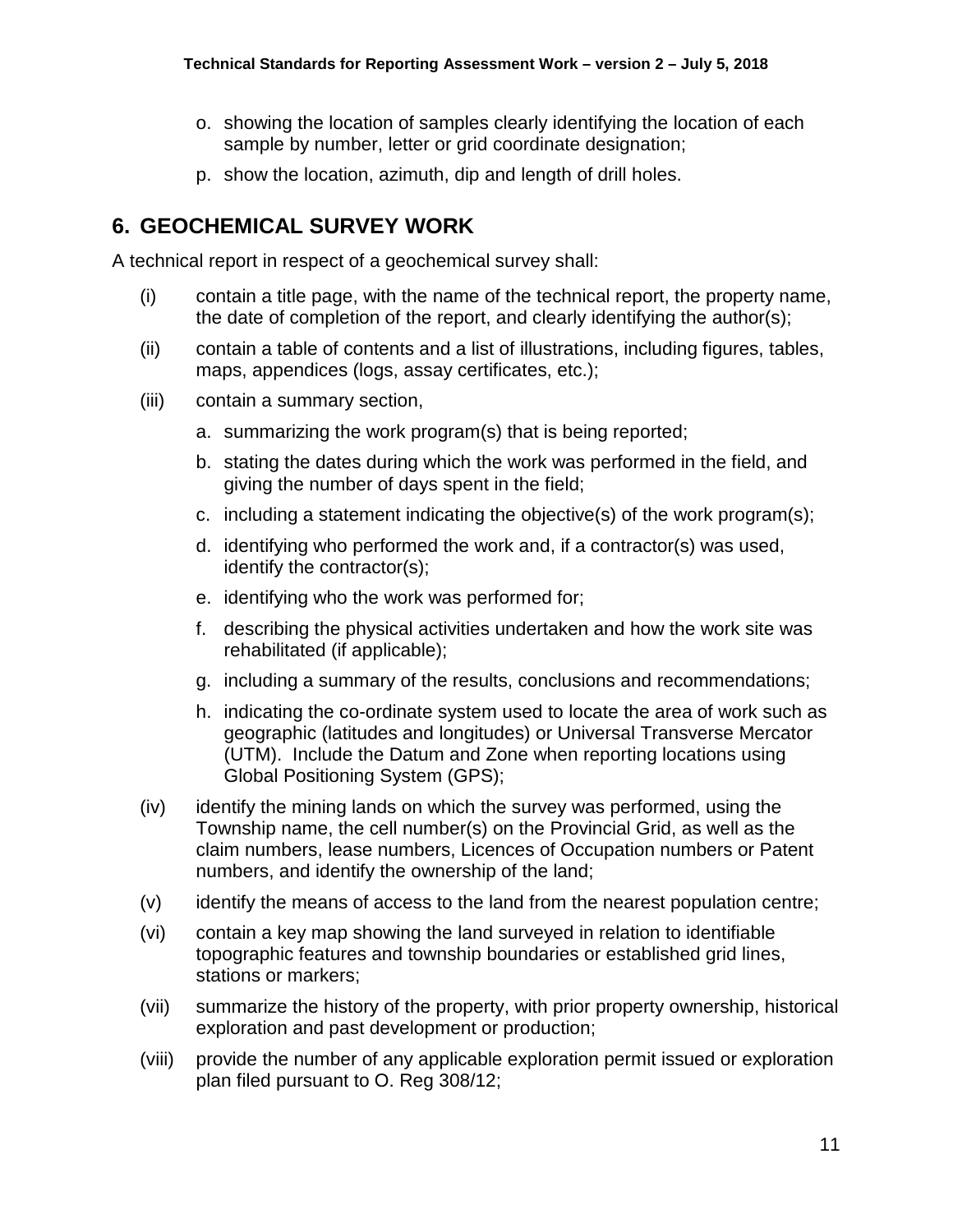- (ix) explain the procedures and parameters relating to the work such as grid control, line-kilometres for surveys and number of days in the field for all types of work performed;
- (x) disclose and identify any geochemical data contained in the report that has been obtained from any source other than the survey;
- (xi) provide the geological, and topographic context of the material being sampled;
- (xii) indicate the total number of sample stations, of kilometres of line traversed, and the number of samples analysed;
- (xiii) describe the type (e.g., vegetation, soil, sediment, rock,…etc.), GPS location, and depth of the samples collected;
	- a. in the case of soil samples, indicate the depth or range of depth below the surface and the particular soil horizon sampled;
	- b. in the case of samples of living vegetation, plant, humus or peat, describe the samples as specifically and completely as possible, giving the plant name, species, and part of the plant sampled;
- (xiv) describe the sampling methods and the tools used;
- (xv) give the weight of the sample used and describe the sample preparation technique (e.g., solid surface, unprocessed, sieved, pulverized), including the method or process of sample splitting and reduction and extraction method, analytical method and elements determined;
- (xvi) provide the analytical results for all samples, and state whether the analysis was made in the field, a field laboratory or a commercial laboratory and indicate the name of the laboratory;
	- a. where analysis was made in the field or in a field laboratory,
		- i. give the name of the analyst;
		- ii. give the name, type and model of the instrument used;
		- iii. provide a description of measurement, calibration and quality control methods used;
	- b. the field sample identification numbers and the reconciled analytical identification number, if different, must be identifiable from the tables and data provided;
- (xvii) include all assays and analyses with Certificates of Analysis;
- (xviii) give an analysis of the geochemical data by mathematical or other means in order to establish background, threshold and anomalous values;
- (xix) give an estimate of the data variability, if calculated;
- (xx) describe the possible causes of background and threshold and anomalous values, relating the anomalous values to known or speculated causes;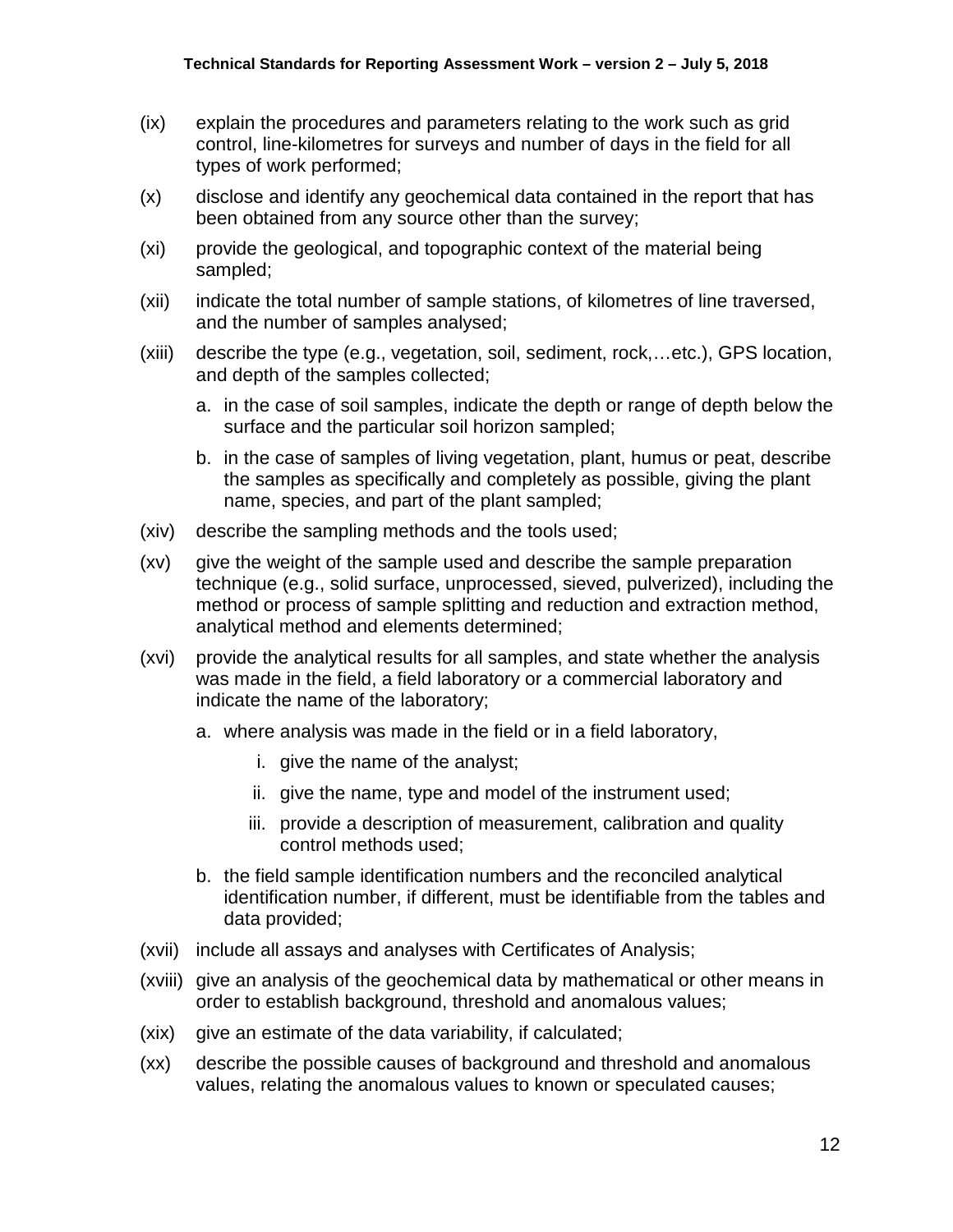- (xxi) give an interpretation of all the field exploration work performed, and analytical data, discussing the value of the work with respect to leading to the success or failure of the program, and discussing whether the program met its original objectives;
- (xxii) provide the details of any recommended work programs to further evaluate the property or prospect, as well the anticipated costs to do this work;
- (xxiii) contain a detailed list of all references cited in the technical report;
- (xxiv) provide a dated and signed certificate of qualifications from the author, or provide a signature page with a signed and dated Stamp for authors registered with a professional organization (P.Eng, and P.Geo); and
- (xxv) include a map,
	- a. showing a graphic or bar scale and the north direction;
	- b. showing grid co-ordinate lines using latitude and longitude or UTM Eastings and Northings (include the Datum and Zone);
	- c. providing a descriptive list of all abbreviations, short forms or symbols;
	- d. showing topographic features such as elevation contours, lakes, streams, ponds, wetlands, the local watershed if known, and infrastructures such as railways, roads, trails, power lines, pipelines and buildings;
	- e. showing traverse lines that have been run. If applicable, include established grid lines and baselines. If the grid is by chain and compass provide a description including declination and slope corrections if used. Where GPS is used, provide GPS parameters used in data collection and base station location if used;
	- f. showing Provincial Grid cell boundary lines, mining land boundary lines, township boundary lines;
	- g. showing the cell number(s) on the Provincial Grid, the mining claim, lease, patent or parcel numbers of all mining lands on which the geochemical survey work was performed;
	- h. showing all station points and sample numbers and any other maps of assay results, where produced;
	- i. providing a legend or explanation to identify the units plotted;
	- j. showing profiles or contours as determined from the analytical results of the survey and give the vertical scale where profiles are used;
	- k. showing the printed name of the author of the related geotechnical report.

#### <span id="page-14-0"></span>**7. GROUND GEOPHYSICAL SURVEY WORK**

A technical report in respect of a ground geophysical survey, including a borehole geophysical survey, shall: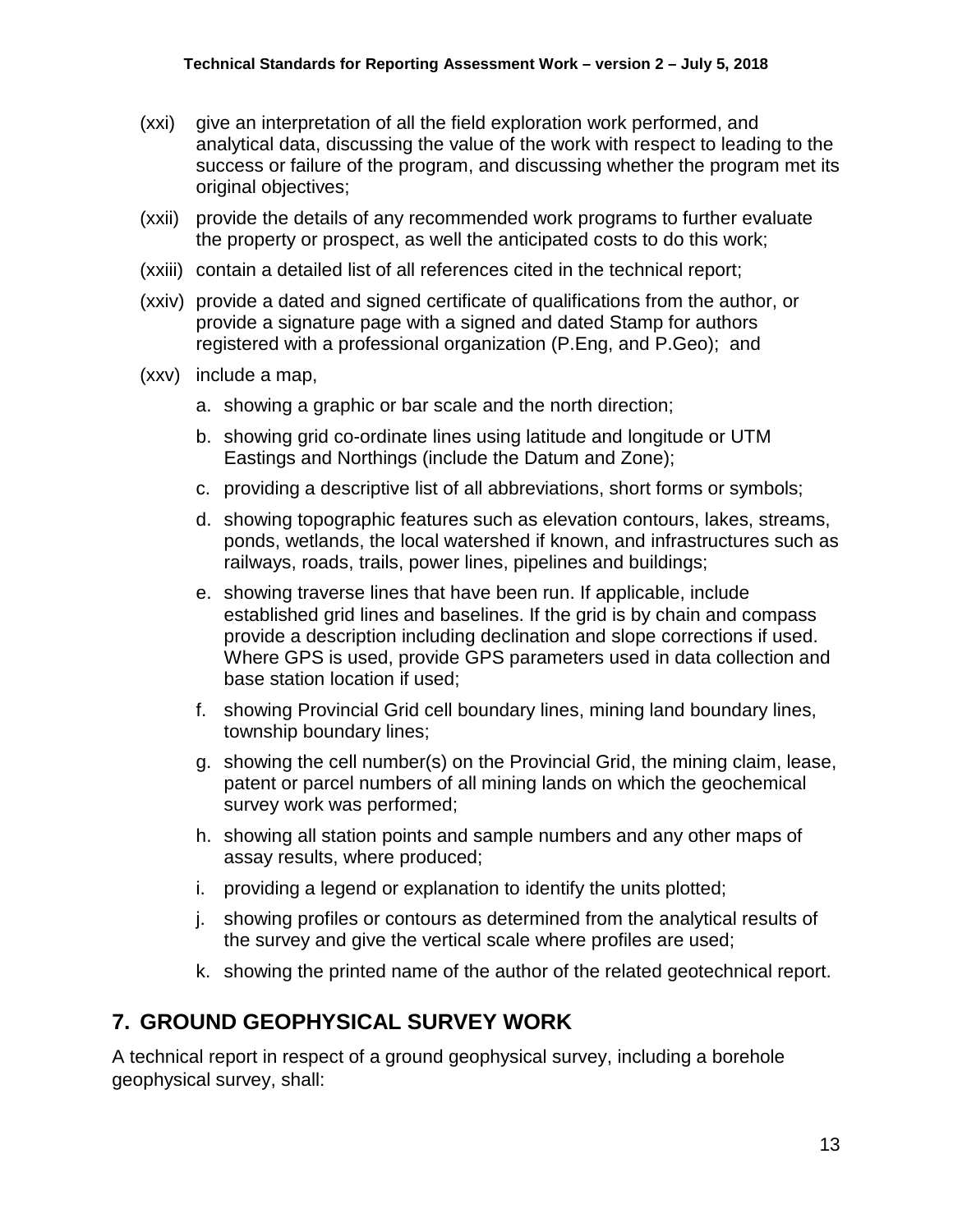- (i) contain a title page, with the name of the technical report, the property name, the date of completion of the report, and clearly identifying the author(s);
- (ii) contain a table of contents and a list of illustrations, including figures, tables, maps, appendices (logs, assay certificates, etc.);
- (iii) contain a summary section,
	- a. summarizing the work program(s) that is being reported;
	- b. stating the dates during which the work was performed in the field, and giving the number of days spent in the field;
	- c. including a statement indicating the objective(s) of the work program(s);
	- d. identifying who performed the work;
	- e. identifying who the work was performed for;
	- f. describing the physical activities undertaken and how the work site was rehabilitated (if applicable);
	- g. including a summary of the results, conclusions and recommendations;
	- h. indicating the co-ordinate system used to locate the area of work such as geographic (latitudes and longitudes) or Universal Transverse Mercator (UTM). Include the Datum and Zone when reporting locations using Global Positioning System (GPS);
- (iv) identify the mining lands on which the survey was performed, using the Township name, the cell number(s) on the Provincial Grid, as well as the claim numbers, lease numbers, Licences of Occupation numbers or Patent numbers, and identify the ownership of the land;
- (v) identify the means of access to the land from the nearest population centre;
- (vi) contain a key map showing the land surveyed in relation to identifiable topographic features and township boundaries or established grid lines, stations or markers;
- (vii) summarize the history of the property, with prior property ownership, historical exploration and past development or production;
- (viii) provide the number of any applicable exploration permit issued or exploration plan filed pursuant to O. Reg 308/12;
- (ix) provide a concise description of the regional and local geological settings of the property;
- (x) describe the mineral deposit type or commodity being explored and the geological model(s) and/or concept(s) being applied; also provide the reason(s) for the exploration work type performed;
- (xi) identify the sources of any geophysical or geological data contained in the report or shown on the accompanying illustrations which have been obtained from any source other than the survey being reported;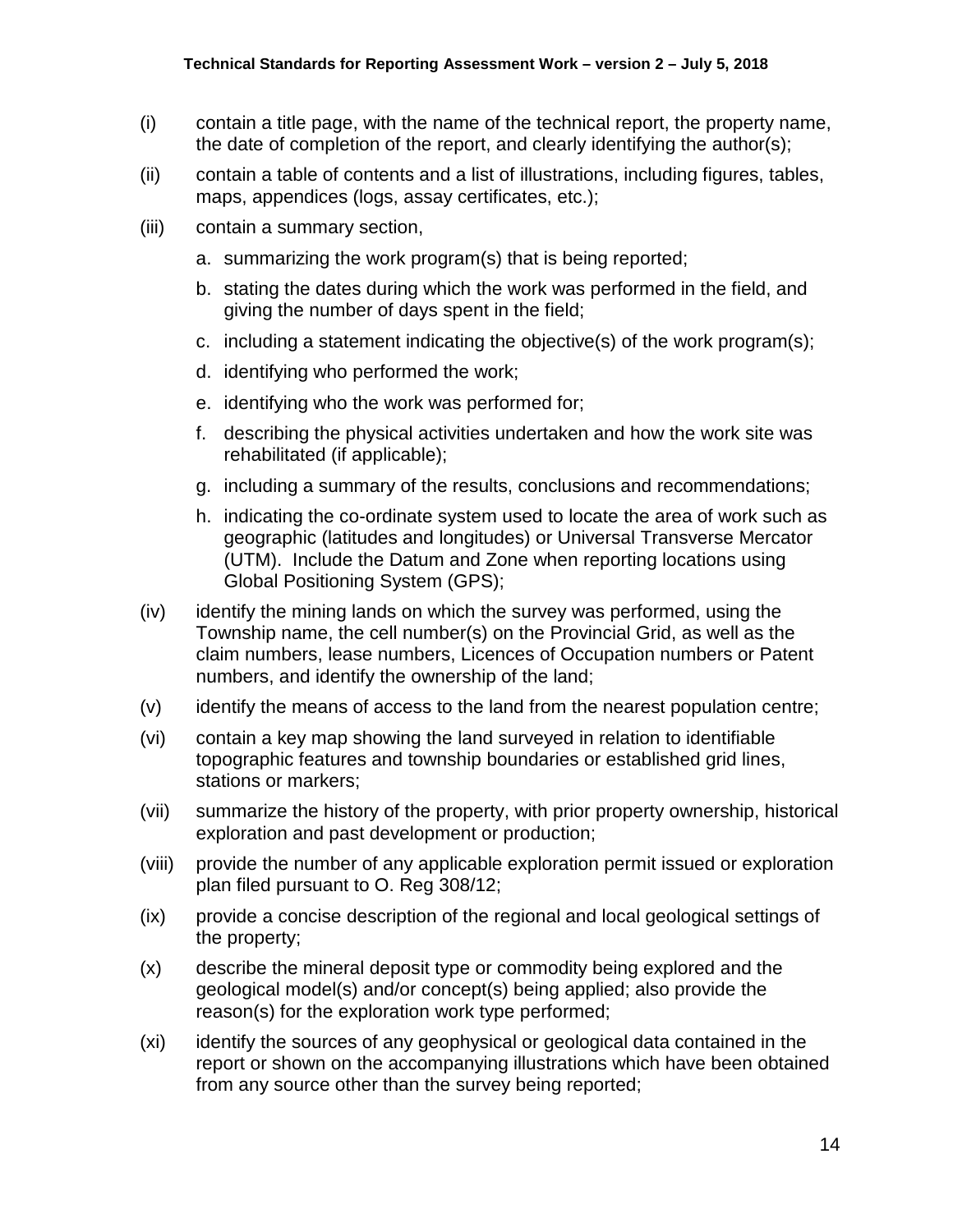- (xii) specify the total distance of line traversed and number of days in the field for each type of survey performed;
- (xiii) identify the name, type and model of the instrument used to perform the survey, specifying the scale constant or sensitivity;
- (xiv) describe the method of survey and the use of the instrument, operational technique and parameters measured;
- (xv) describe the calibration and quality control methods used;
- (xvi) for EM surveys describe the frequency(ies) used, transmitter current, transmitter waveform, repetition rate and transmitter geometry (including diameter, number of turns and area);
- (xvii) in cases of subsurface geophysical surveys (borehole), specify the method of ground control related to data recovery;
- (xviii) in cases of underwater geophysical surveys, specify the method of navigation or ground control related to data recovery;
- (xix) in cases of ground geophysical surveys, provide a log detailing the nature of the ground where the measurement/analysis was done (e.g., paved road, dirt road/trail, gravel road/trail, bedrock, overburden…etc.), as well as its condition (wet or dry), and identify any cultural features that may interfere with the measurements (e.g., power lines, rail tracks…etc.);
- (xx) for new ground exploration methods that are not described in readily available literature, include a statement of the underlying theory, a full description of instrumentation, measurement and data reduction and results from test areas;
- (xxi) for gamma-ray spectrometry surveys, describe the coefficients and ratios used to process the data: the background radiation corrections, the stripping ratios, attenuation coefficients, if applicable, and the sensitivity coefficients;
- (xxii) describe the corrections and processing steps applied to the survey data;
- (xxiii) give an analysis of the geophysical data to better define the geometrical and physical parameters of any anomalous zones;
- (xxiv) describe the possible causes of background and anomalous values relating the latter to known or speculated causes;
- (xxv) give an interpretation of all the field exploration work performed, analytical and testing data and other relevant information, discuss the value of the work with respect to leading to the success or failure of the program, and discuss whether the program met its original objectives. If a computer-generated model was created as part of the interpretation process for the field work performed, provide details of the modelling software, method and input parameters;
- (xxvi) provide the details of any recommended work programs to further evaluate the property or prospect, as well the anticipated costs to do this work;
- (xxvii) contain a detailed list of all references cited in the technical report;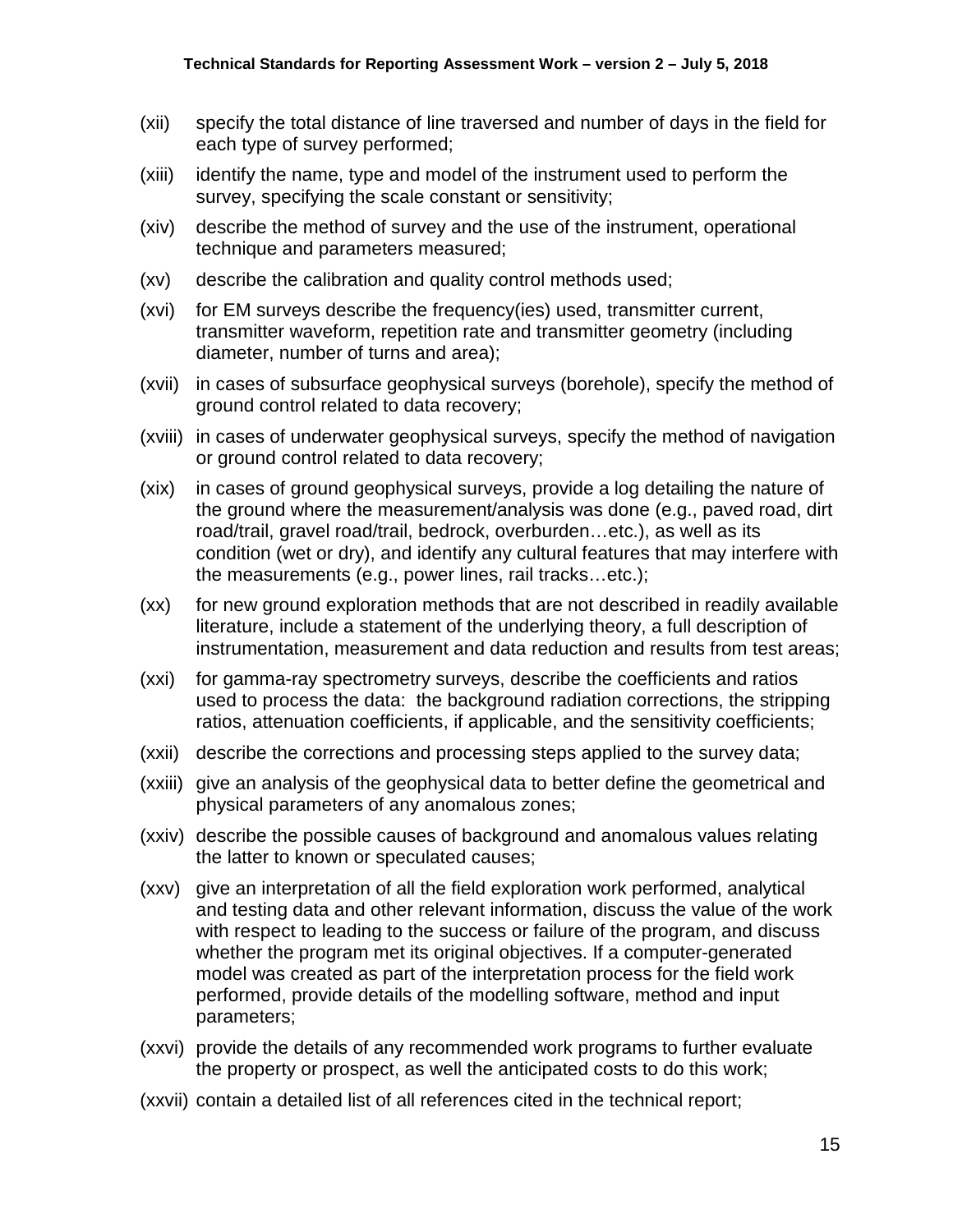- (xxviii) provide a dated and signed certificate of qualifications from the author, or provide a signature page with a signed and dated Stamp for authors registered with a professional organization (P.Eng, and P.Geo); and
- (xxix) include a map,
	- a. showing a graphic or bar scale and the north direction;
	- b. showing grid co-ordinate lines using latitude and longitude or UTM Eastings and Northings (include the Datum and Zone);
	- c. providing a descriptive list of all abbreviations, short forms or symbols;
	- d. showing topographic features such as elevation contours, lakes, streams, ponds, wetlands, the local watershed if known, and infrastructures such as railways, roads, trails, power lines, pipelines and buildings;
	- e. showing traverse lines that have been run. If applicable, include established grid lines and baselines. If the grid is by chain and compass provide a description including declination and slope corrections if used. Where GPS is used, provide GPS parameters used in data collection;
	- f. showing Provincial Grid cell boundary lines, mining land boundary lines, township boundary lines;
	- g. showing the cell number(s) on the Provincial Grid, the mining claim, lease, patent or parcel numbers of all mining lands on which the ground geophysical work was performed;
	- h. showing the coverage of any applicable exploration plans and/or exploration permits;
	- i. showing all station points, the values of readings taken and the units measured such as gammas, degrees, milliamps, milligals, milliseconds and ohmmeters, and dimensionless units such as per cent and ratios;
	- j. giving the GPS location of the main base control point or base station, if applicable;
	- k. in cases of gamma ray spectrometry surveys,
		- i. providing the final results for total counts, equivalent uranium concentration, equivalent thorium concentration and potassium concentration, with their respective units, as well as ratios between radioelements, if available;
		- ii. providing an outcrop map;
	- l. in cases of borehole surveys,
		- i. providing a plan showing the projection to surface of each drill hole surveyed, with the loop configuration, or current source or seismic source;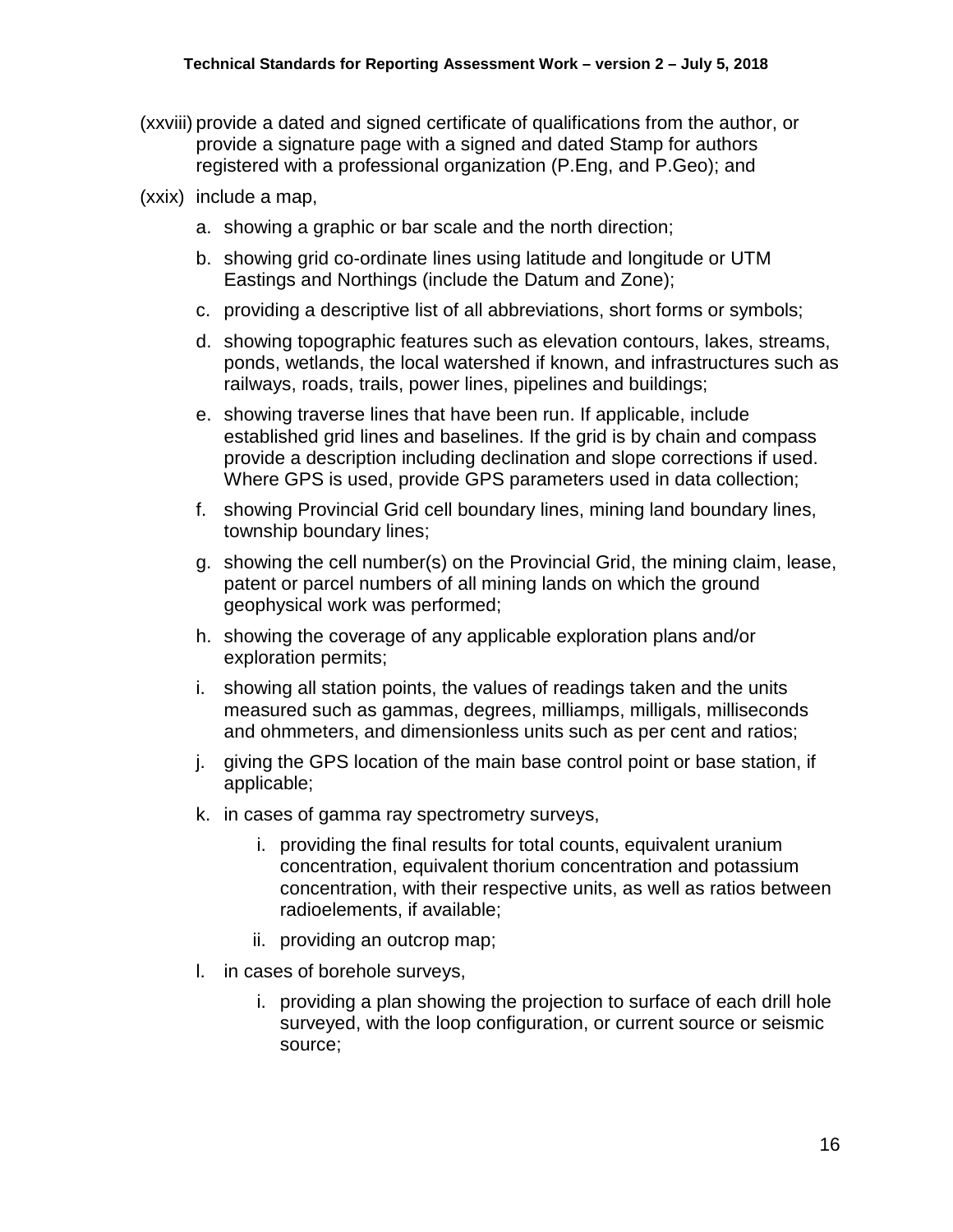- ii. providing a drill hole section for each drill hole surveyed, or a detailed geological map of the area, both showing the lithology, and mineralization;
- m. showing profiles, contours or sections of the fully processed data and give the vertical scale where profiles are used;
- n. containing a legend or explanation indicating how the measured units are plotted, anomalous zones are indicated and spurious suspect readings are identified;
- o. showing navigational lines and sub-surface information, if available, for underwater geophysics.

#### <span id="page-18-0"></span>**8. AIRBORNE GEOPHYSICAL SURVEY WORK**

A technical report in respect of an airborne geophysical survey shall:

- (i) contain a title page, with the name of the technical report, the property name, the date of completion of the report, and clearly identifying the author(s);
- (ii) contain a table of contents and a list of illustrations, including figures, tables, maps, appendices (logs, assay certificates, etc.);
- (iii) contain a summary section,
	- a. summarizing the work program(s) that is being reported;
	- b. stating the dates during which the work was performed in the field, and giving the number of days spent in the field;
	- c. including a statement indicating the objective(s) of the work program(s);
	- d. identifying who performed the work;
	- e. identifying who the work was performed for;
	- f. including a summary of the results, conclusions and recommendations;
	- g. indicating the co-ordinate system used to locate the area of work such as geographic (latitudes and longitudes) or Universal Transverse Mercator (UTM). Include the Datum and Zone when reporting locations using Global Positioning System (GPS);
- (iv) identify the mining lands on which the survey was performed, using the Township name, the cell number(s) on the Provincial Grid, as well as the claim numbers, lease numbers, Licences of Occupation numbers or Patent numbers, and identify the ownership of the land;
- (v) identify the means of access to the land from the nearest population centre;
- (vi) contain a key map showing the land surveyed in relation to identifiable topographic features and township boundaries or established grid lines, stations or markers;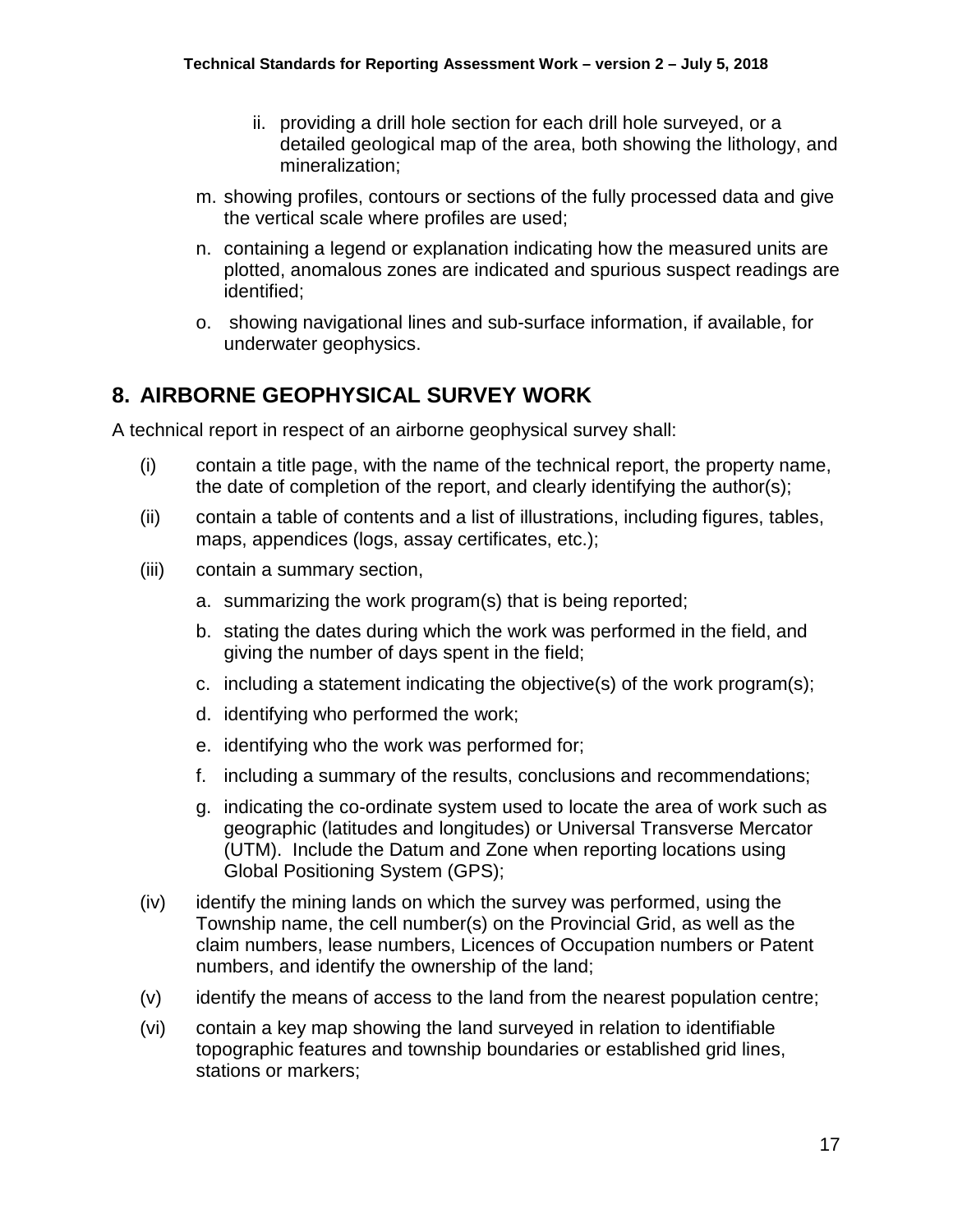- (vii) summarize the history of the property, with prior property ownership, historical exploration and past development or production;
- (viii) provide a concise description of the regional and local geological settings of the property;
- (ix) describe the mineral deposit type or commodity being explored and the geological model(s) and/or concept(s) being applied; also provide the reason(s) for the exploration work type performed;
- (x) identify the manufacturer, type and model of all instruments and sensors used in the performance of the survey, specifying the scale constant or sensitivity, the accuracy and the parameters measured for each instrument, including sampling rate;
- (xi) describe the position of all instruments and sensors with respect to the aircraft and provide a figure showing the location of EM transmitter and receiver coils, magnetometers, and gravimeter;
- (xii) for EM surveys, describe the frequency(ies) used, transmitter current, transmitter waveform, repetition rate and transmitter geometry (including diameter, number of turns and area);
- (xiii) describe the calibration and quality control methods used;
- (xiv) specify the method of ground control related to flight path recovery, ground speed and the terrain clearance of the aircraft used in the performance of the survey;
- (xv) specify the flight-line spacing, the total distance flown over the entire survey and the distance flown over the mining lands for which the assessment work is to be credited;
- (xvi) for new airborne exploration methods that are not described in readily available literature, include a statement of the underlying theory, a full description of instrumentation, measurement and data reduction and results from test areas;
- (xvii) describe the corrections and processing steps applied to the survey data;
- (xviii) for gamma-ray spectrometry surveys, describe the coefficients and ratios used to process the data: the aircraft and cosmic background radiation corrections, the radon background corrections, the stripping ratios, the height attenuation coefficients, and the sensitivity coefficients;
- (xix) for EM surveys, provide vertical sections along flight lines of calculated electrical parameters (e.g. apparent resistivity or apparent conductivity), if applicable;
- (xx) give an interpretation of all the field exploration work performed, discussing the value of the work with respect to leading to the success or failure of the program, and discussing whether the program met its original objectives; If a computer-generated model was created as part of the interpretation process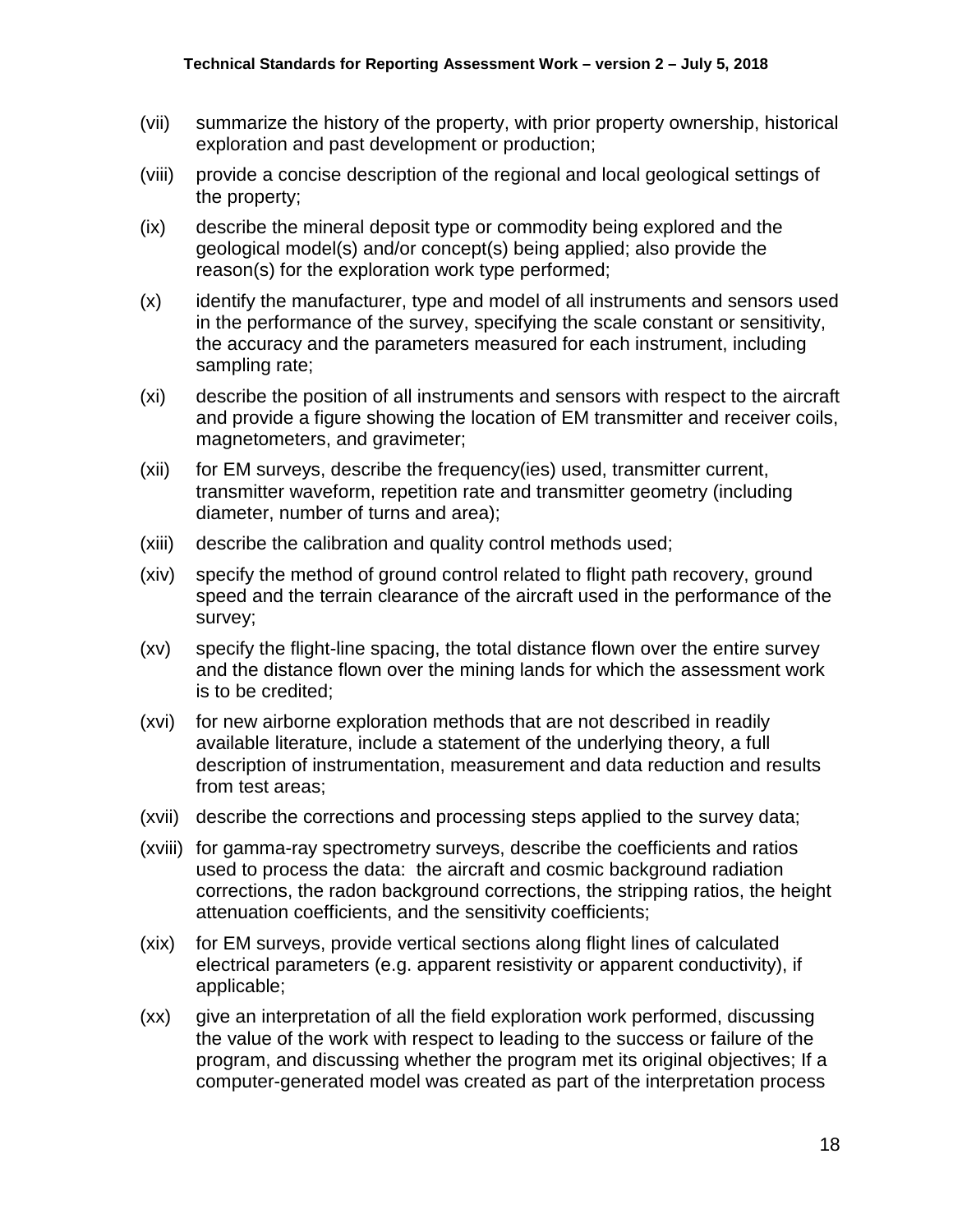for the field work performed, provide details of the modelling software, method and input parameters;

- (xxi) provide the details of any recommended work programs to further evaluate the property or prospect, as well the anticipated costs to do this work;
- (xxii) contain a detailed list of all references cited in the technical report;
- (xxiii) provide a dated and signed certificate of qualifications from the author, or provide a signature page with a signed and dated Stamp for authors registered with a professional organization (P.Eng, and P.Geo); and
- (xxiv) include a map,
	- a. showing a graphic or bar scale and the north direction;
	- b. showing grid co-ordinate lines using latitude and longitude or UTM Eastings and Northings (include the Datum and Zone);
	- c. providing a descriptive list of all abbreviations, short forms or symbols;
	- d. showing topographic features such as elevation contours, lakes, streams, ponds, wetlands, the local watershed if known, and infrastructures such as railways, roads, trails, power lines, pipelines and buildings;
	- e. showing Provincial Grid cell boundary lines, mining land boundary lines, township boundary lines;
	- f. showing the cell number(s) on the Provincial Grid, the mining claim, lease, patent or parcel numbers of all mining lands above which the airborne geophysical work was performed;
	- g. showing the flight line along which the data were acquired, identifying the line number and heading direction;
	- h. showing profiles or contours determined from the readings obtained by the survey, stating the units measured;
	- i. for EM surveys, showing the locations of picked anomalies symbolized to show relative conductivity;
	- j. containing a legend indicating profile scale (where used), contour intervals (where used), colour scale bar (where colour contours are used).

### <span id="page-20-0"></span>**9. MODELLING OR REPROCESSING OF EXISTING DATA IN ORDER TO IDENTIFY A NEW MINERAL EXPLORATION TARGET**

A technical report in respect of modelling or reprocessing of existing data in order to identify a new mineral exploration target shall:

- (i) contain a title page, with the name of the technical report, the property name, the date of completion of the report, and clearly identifying the author(s);
- (ii) contain a table of contents and a list of illustrations, including figures, tables, maps, appendices (logs, assay certificates, etc.);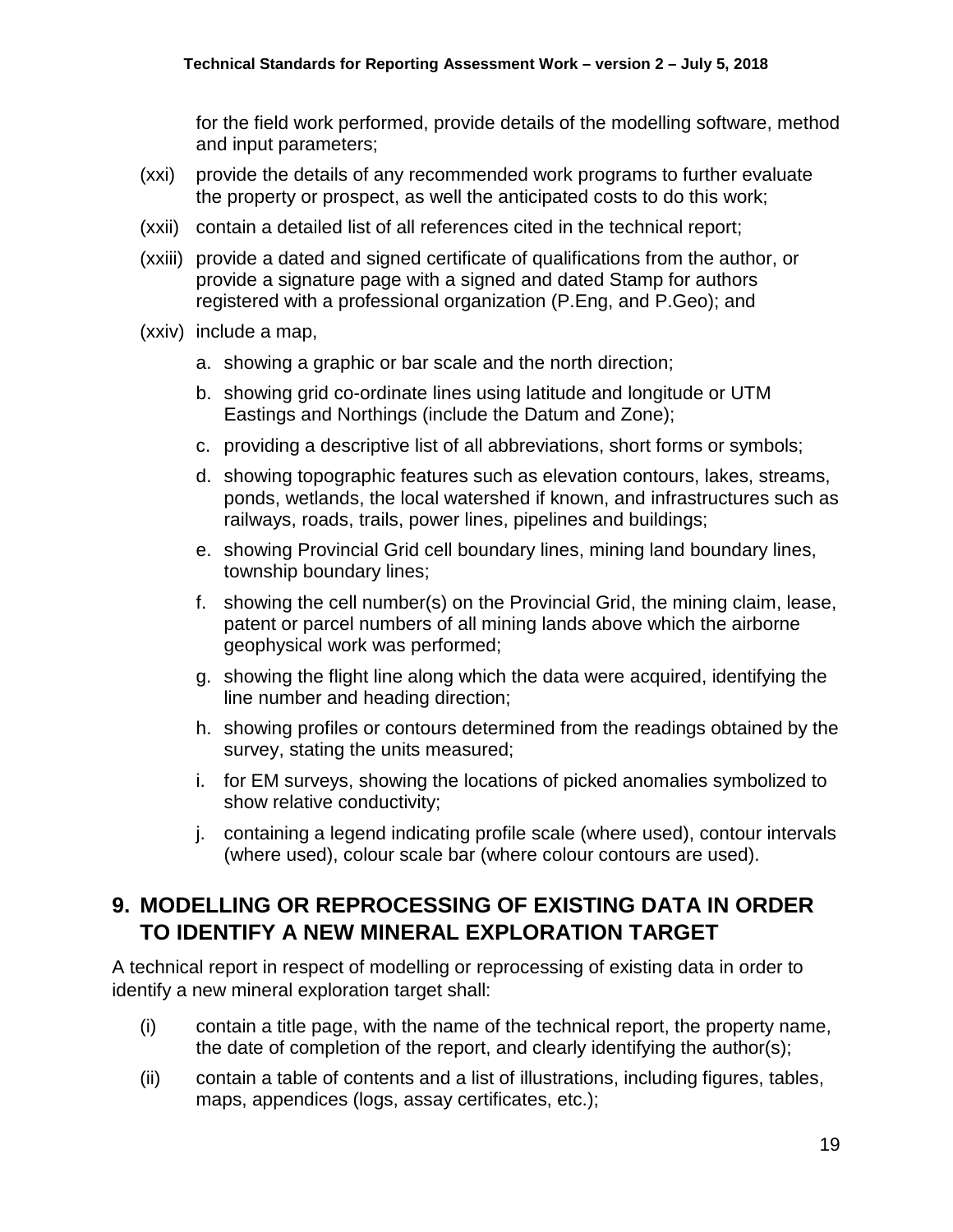- (iii) contain a summary section,
	- a. summarizing the work that is being reported;
	- b. stating the dates during which the work was performed, and giving the number of days spent performing the work;
	- c. including a statement indicating the objective(s) of the work;
	- d. identifying who performed the work;
	- e. identifying who the work was performed for;
	- f. including a summary of the results, conclusions and recommendations;
	- g. indicating the co-ordinate system used to locate the area of work such as geographic (latitudes and longitudes) or Universal Transverse Mercator (UTM). Include the Datum and Zone when reporting locations using Global Positioning System (GPS);
- (iv) identify the mining lands on which the work was performed, using the Township name, the cell number(s) on the Provincial Grid, as well as the claim numbers, lease numbers, Licences of Occupation numbers or Patent numbers, and identify the ownership of the land;
- (v) identify the means of access to the land from the nearest population centre;
- (vi) contain a key map showing the land surveyed in relation to identifiable topographic features and township boundaries or established grid lines, stations or markers;
- (vii) summarize the history of the property, with prior property ownership, historical exploration and past development or production;
- (viii) provide a concise description of the regional and local geological settings of the property;
- (ix) explain how the work leads to a new exploration model or concept supporting new exploration activity(ies);
- (x) give an interpretation of all the work performed, discussing the value of the work with respect to leading to the success or failure of the program, and discussing whether the program met its original objectives;
- (xi) when existing data is re-processed , provide details of the processing software, methods and input parameters;
- (xii) when a computer-generated model was created as part of the interpretation, provide details of the modelling software, method and input parameters;
- (xiii) identify the new mineral exploration targets;
- (xiv) provide the details of any recommended work programs to further evaluate the property or prospect, as well the anticipated costs to do this work;
- (xv) contain a detailed list of all references cited in the technical report;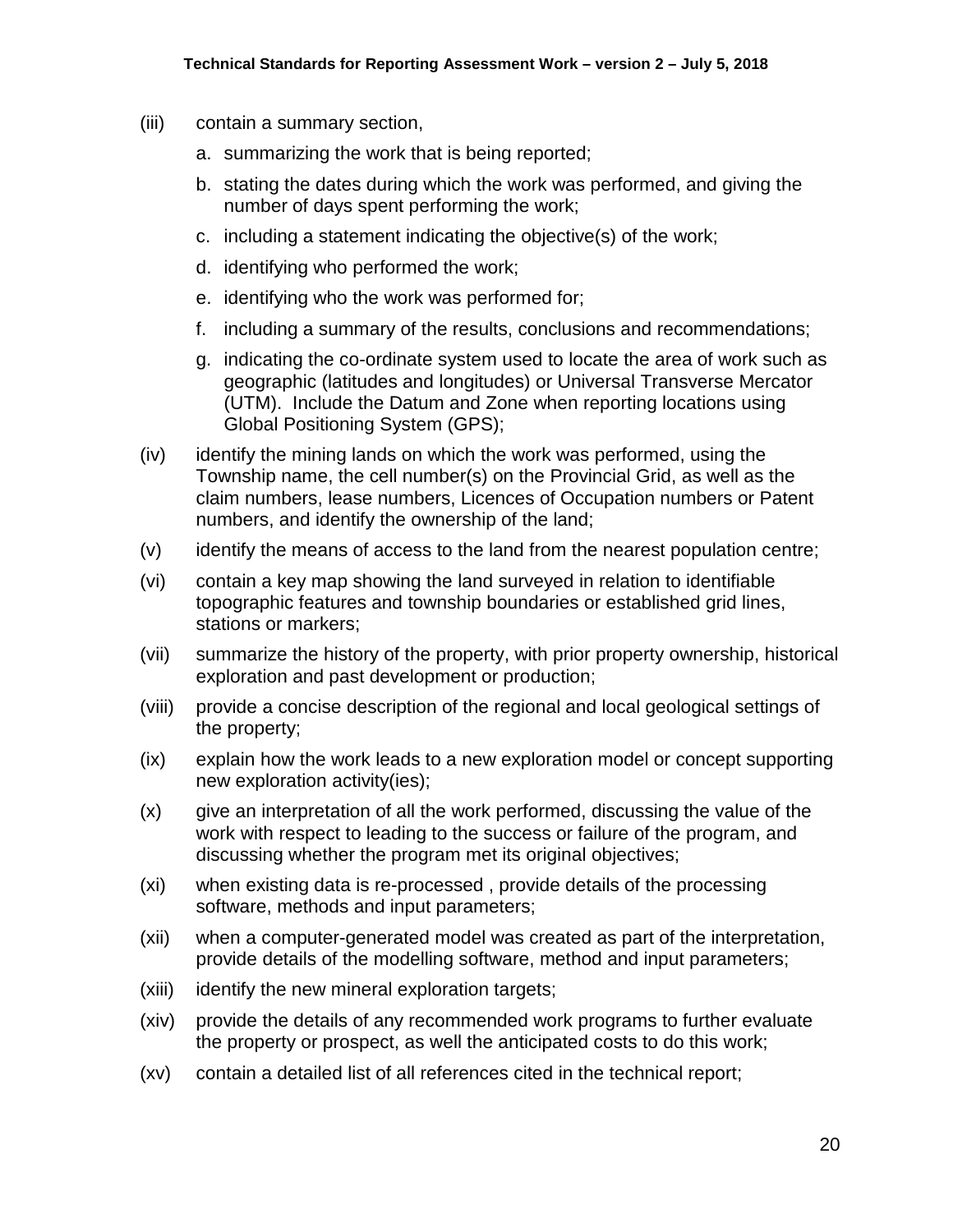- (xvi) provide a dated and signed certificate of qualifications from the author, or provide a signature page with a signed and dated Stamp for authors registered with a professional organization (P.Eng, and P.Geo); and
- (xvii) include maps,
	- a. showing a graphic or bar scale and the north direction;
	- b. showing grid co-ordinate lines using latitude and longitude or UTM Eastings and Northings (include the Datum and Zone);
	- c. providing a descriptive list of all abbreviations, short forms or symbols;
	- d. showing topographic features such as elevation contours, lakes, streams, ponds, wetlands, the local watershed if known, and infrastructures such as railways, roads, trails, power lines, pipelines and buildings;
	- e. showing Provincial Grid cell boundary lines, mining land boundary lines, township boundary lines;
	- f. showing the cell number(s) on the Provincial Grid, the mining claim, lease, patent or parcel numbers of all mining lands above which the airborne geophysical work was performed;
	- g. showing the results of data modelling or reprocessing;
	- h. showing the locations of new mineral exploration targets;
	- i. showing profiles or contours determined from the readings obtained by the modelling or reprocessing, stating the units measured;
	- j. containing a legend indicating profile scale (where used), contour intervals (where used), colour scale bar (where colour contours are used).

## <span id="page-22-0"></span>**10. LINE CUTTING ASSOCIATED WITH GEOSCIENCE WORK**

A technical report in respect of line cutting shall:

- (i) contain a description of the established baseline and grid lines that were cut and of subsequent work type performed on the control grid; and
- (ii) provide the number of any applicable exploration permit issued or exploration plan filed pursuant to O. Reg 308/12;

## <span id="page-22-1"></span>**11. EXPLORATORY DRILLING BY CORE OR NON-CORE METHODS, INCLUDING DIAMOND OR CORE DRILLING, AND OTHER DRILLING SUCH AS PERCUSSION, REVERSE CIRCULATION AND AUGER DRILLING**

A technical report in respect of exploratory drilling by core or non-core method, including diamond or core drilling, and other drilling such as percussion, reverse circulation and auger drilling, shall: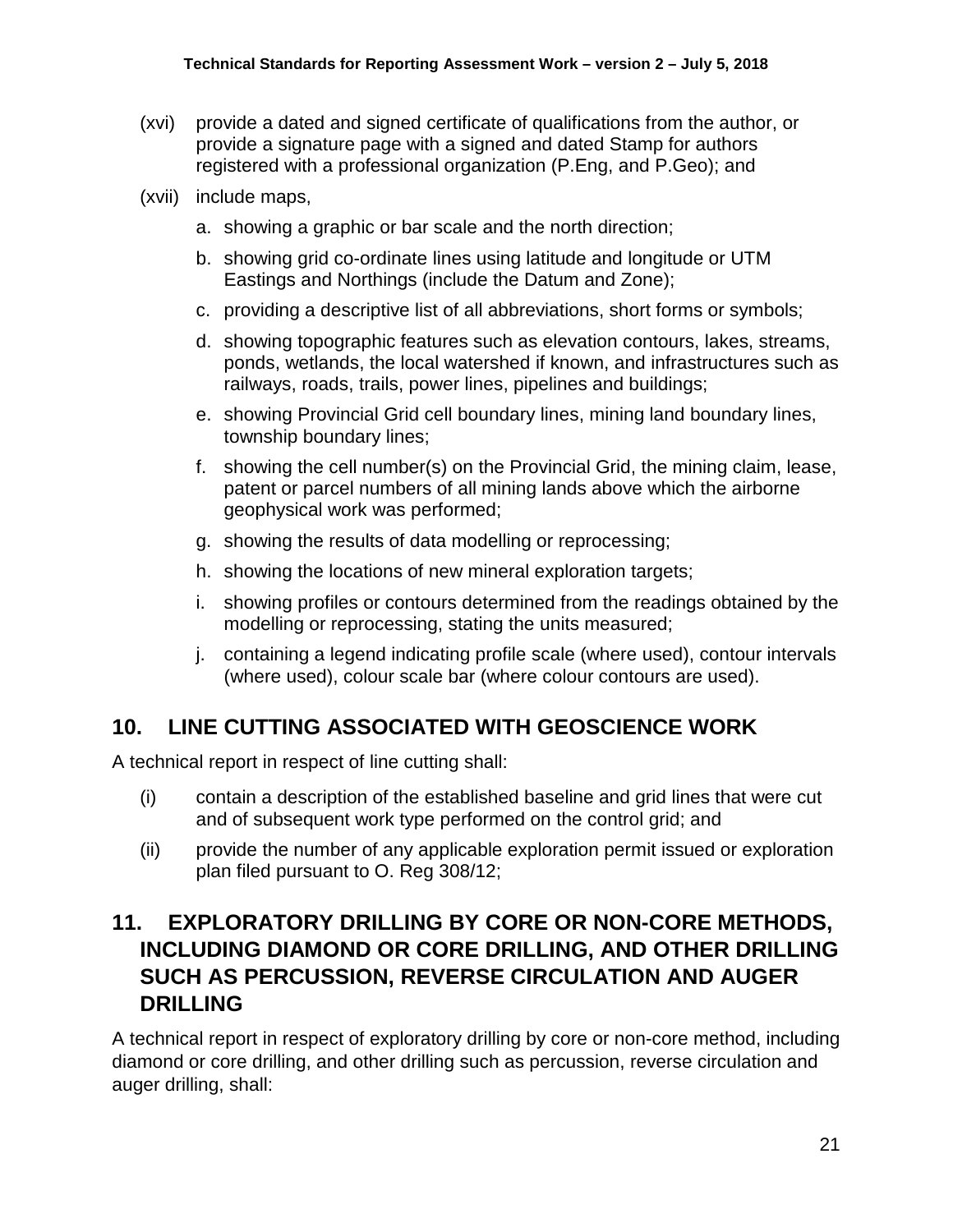- (i) contain a title page, with the name of the technical report, the property name, the date of completion of the report, and clearly identifying the author(s);
- (ii) contain a table of contents and a list of illustrations, including figures, tables, maps, appendices (logs, assay certificates, etc.);
- (iii) contain a summary section,
	- a. summarizing the work program(s) that is being reported;
	- b. stating the dates during which the work was performed in the field, and giving the number of days spent in the field;
	- c. including a statement indicating the objective(s) of the work program(s);
	- d. identifying who performed the work;
	- e. identifying who the work was performed for;
	- f. describing the physical activities undertaken and how the work site was rehabilitated (if applicable);
	- g. including a summary of the results, conclusions and recommendations;
	- h. indicating the co-ordinate system used to locate the area of work such as geographic (latitudes and longitudes) or Universal Transverse Mercator (UTM). Include the Datum and Zone when reporting locations using Global Positioning System (GPS);
- (iv) identify the mining lands on which the drilling work was performed, using the Township name, the cell number(s) on the Provincial Grid, as well as the claim numbers, lease numbers, Licences of Occupation numbers or Patent numbers, and identify the ownership of the land;
- (v) identify the means of access to the land from the nearest population centre;
- (vi) contain a key map showing the land drilled in relation to identifiable topographic features and township boundaries or established grid lines, stations or markers;
- (vii) summarize the history of the property, with prior property ownership, historical exploration and past development or production;
- (viii) provide a concise description of the regional and local geological settings of the property;
- (ix) describe the mineral deposit type or commodity being explored and the geological model(s) and/or concept(s) being applied; also provide the reason(s) for the exploration work type performed;
- (x) provide the number of any applicable exploration permit issued or exploration plan filed pursuant to O. Reg 308/12;
- (xi) indicate the number of holes drilled and the total length of drilling;
- (xii) indicate the start and end dates of the drilling program;
- (xiii) provide a summary table, specifying for each drill hole,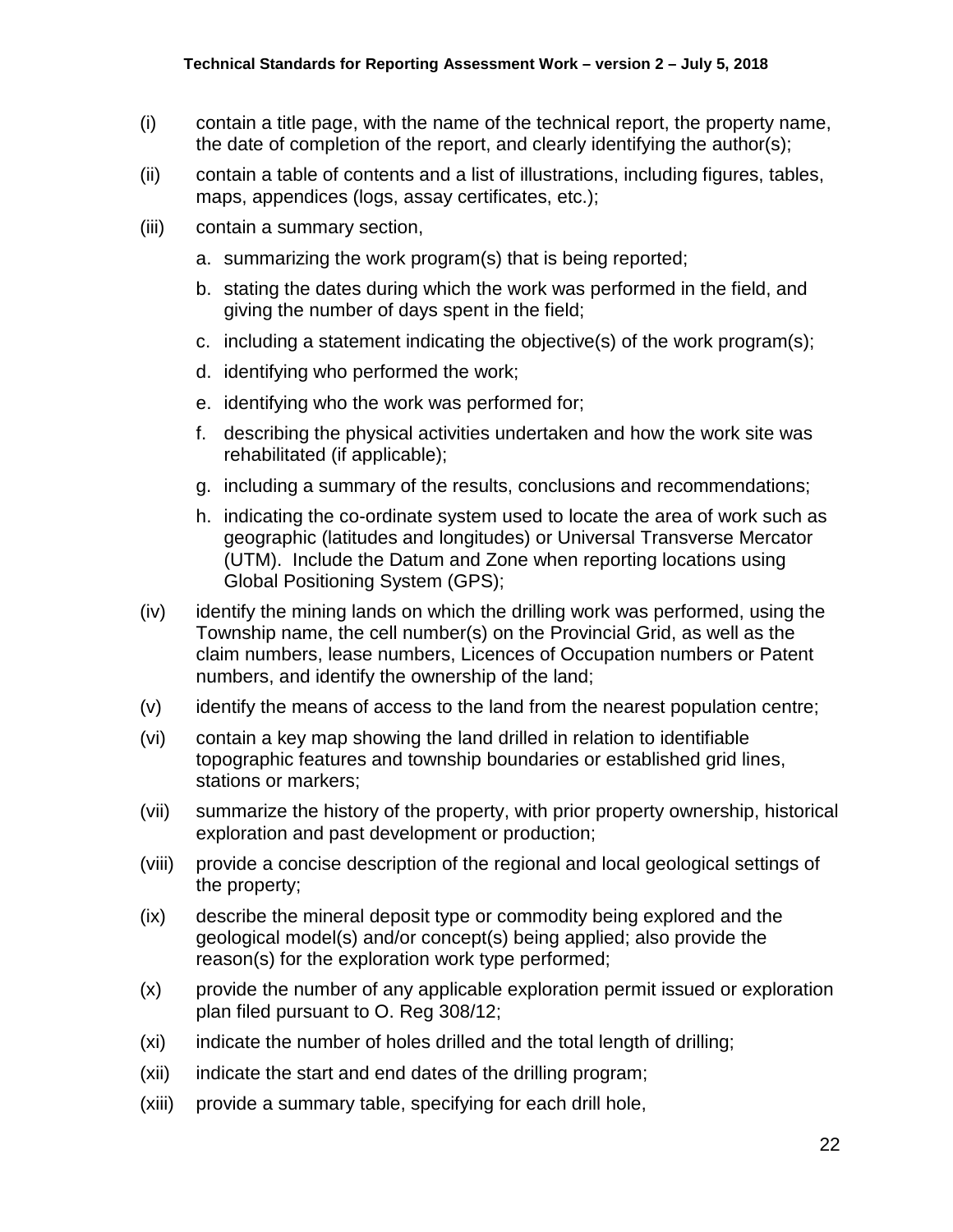- a. the drill hole number or wedge number;
- b. the drill collar location using UTM coordinates (with Datum and Zone);
- c. the drill hole azimuth and dip;
- d. the drill hole or wedge length;
- e. the number of samples collected;
- f. the number of samples assayed;
- (xiv) give an interpretation of all the field exploration work performed, analytical and testing data and other relevant information, discussing the value of the work with respect to leading to the success or failure of the program, and discussing whether the program met its original objectives; If a computergenerated model was created as part of the interpretation process for the field work performed, provide details of the modelling software, method and input parameters;
- (xv) provide the details of any recommended work programs to further evaluate the property or prospect, as well the anticipated costs to do this work;
- (xvi) contain a detailed list of all references cited in the technical report;
- (xvii) provide a dated and signed certificate of qualifications from the author, or provide a signature page with a signed and dated Stamp for authors registered with a professional organization (P.Eng, and P.Geo);
- (xviii) include drill hole logs,
	- a. identifying the hole by number;
	- b. giving the cell number(s) on the Provincial Grid, the mining claim numbers, lease numbers, Licences of Occupation numbers or Patent numbers on which the hole is drilled;
	- c. indicating the location of the drill hole collar with UTM coordinates (with Datum and Zone), and, if available, in relation to grid line co-ordinates;
	- d. indicating the dip/inclination and azimuth of the hole;
	- e. indicating the size of the core, or the diameter of the drill hole if bored other than by core drilling;
	- f. stating the start and completion dates of the drilling;
	- g. stating the name of the drill contractor;
	- h. stating the storage location of the core or drill sample material;
	- i. indicating the thickness of overburden in the core drilling holes and other boreholes where this data can be ascertained;
	- j. indicating if the casing was left in place and method of capping;
	- k. indicating if the hole was abandoned due to rock or technical reasons;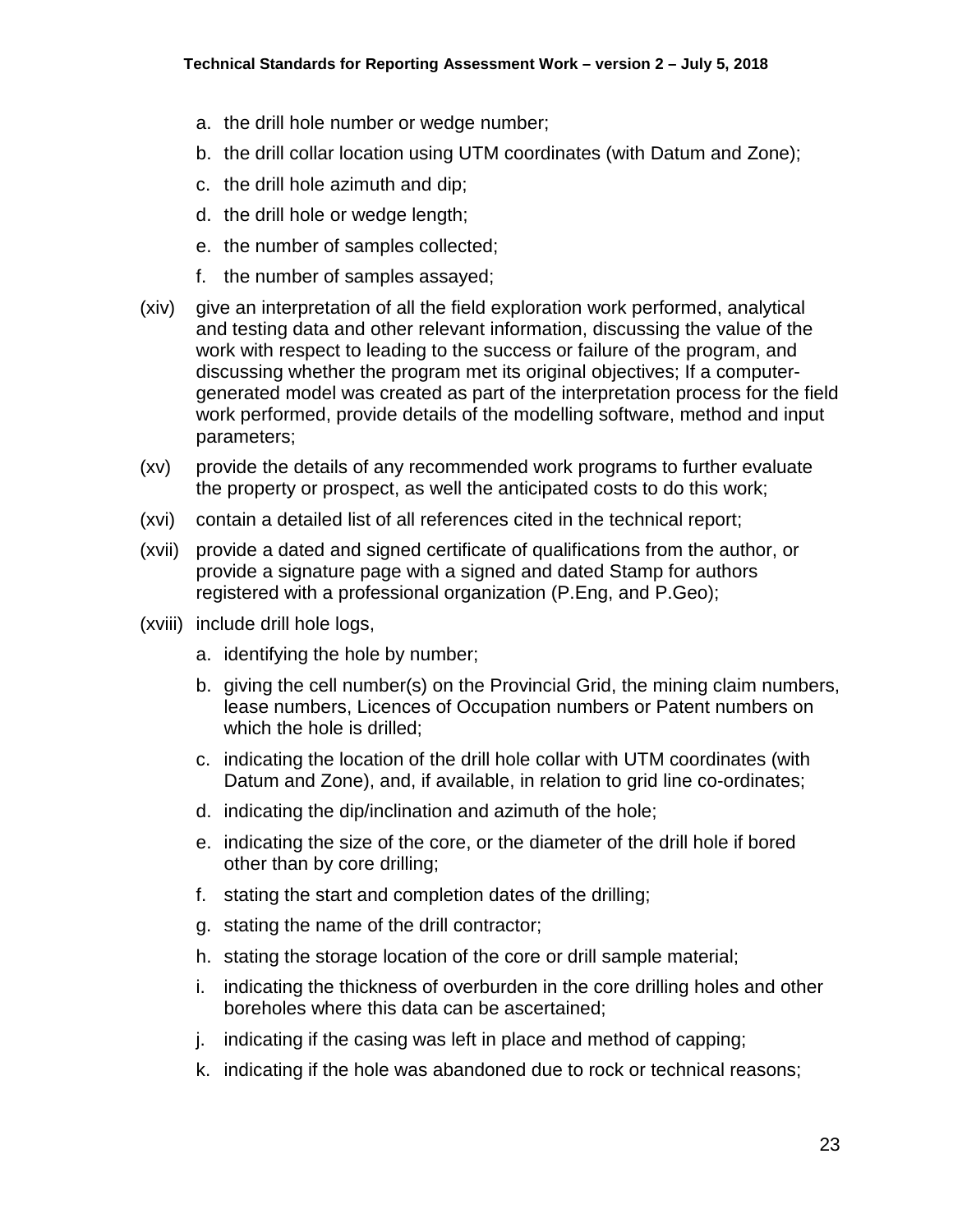- l. indicating if the hole encountered artesian conditions and whether sealed or valved;
- m. describing all geological units encountered in terms of their thickness, composition, colour, texture, structure, grain size, degree of sorting, mineralization, alteration, degree of metamorphism, and bedding;
- n. indicating the total length of penetration of the drill hole in bedrock and unconsolidated material;
- o. indicating the location and type of all samples taken for assay or physical tests, using the core length intervals, and providing their identification numbers;
- p. stating the date of completion of the log;
- q. containing the printed name of the author of the log;
- r. providing a legend of all symbols or abbreviations used in the logs;
- s. including assay values for sections assayed with certificates of analysis;
- t. in cases of overburden drilling designated specifically to sample unconsolidated materials, describing the stratigraphy of the materials encountered as to type of material, thickness, colour, texture, structure, grain size, degree of sorting and mineralization, and describing the type of bedrock penetrated, if reached;
- (xix) include a drill plan,
	- a. showing a graphic or bar scale and the north direction;
	- b. showing grid co-ordinate lines using latitude and longitude or UTM Eastings and Northings (include the Datum and Zone);
	- c. providing a descriptive list of all abbreviations, short forms or symbols;
	- d. showing topographic features such as elevation contours, lakes, streams, ponds, wetlands, the local watershed if known, and infrastructures such as railways, roads, trails, power lines, pipelines and buildings;
	- e. showing the Provincial Grid cell boundary lines, the mining land boundary lines, township boundary lines;
	- f. showing the cell number(s) on the Provincial Grid, the mining claim, lease, patent or parcel numbers of all mining lands on which drilling work was performed;
	- g. showing the coverage of any applicable exploration plans and/or permits;
	- h. showing the location of drill hole collars;
	- i. showing the projection of the drill hole(s) to surface;
	- j. indicating the drill hole numbers;
	- k. indicating the azimuth, dip, and length of all drill holes; and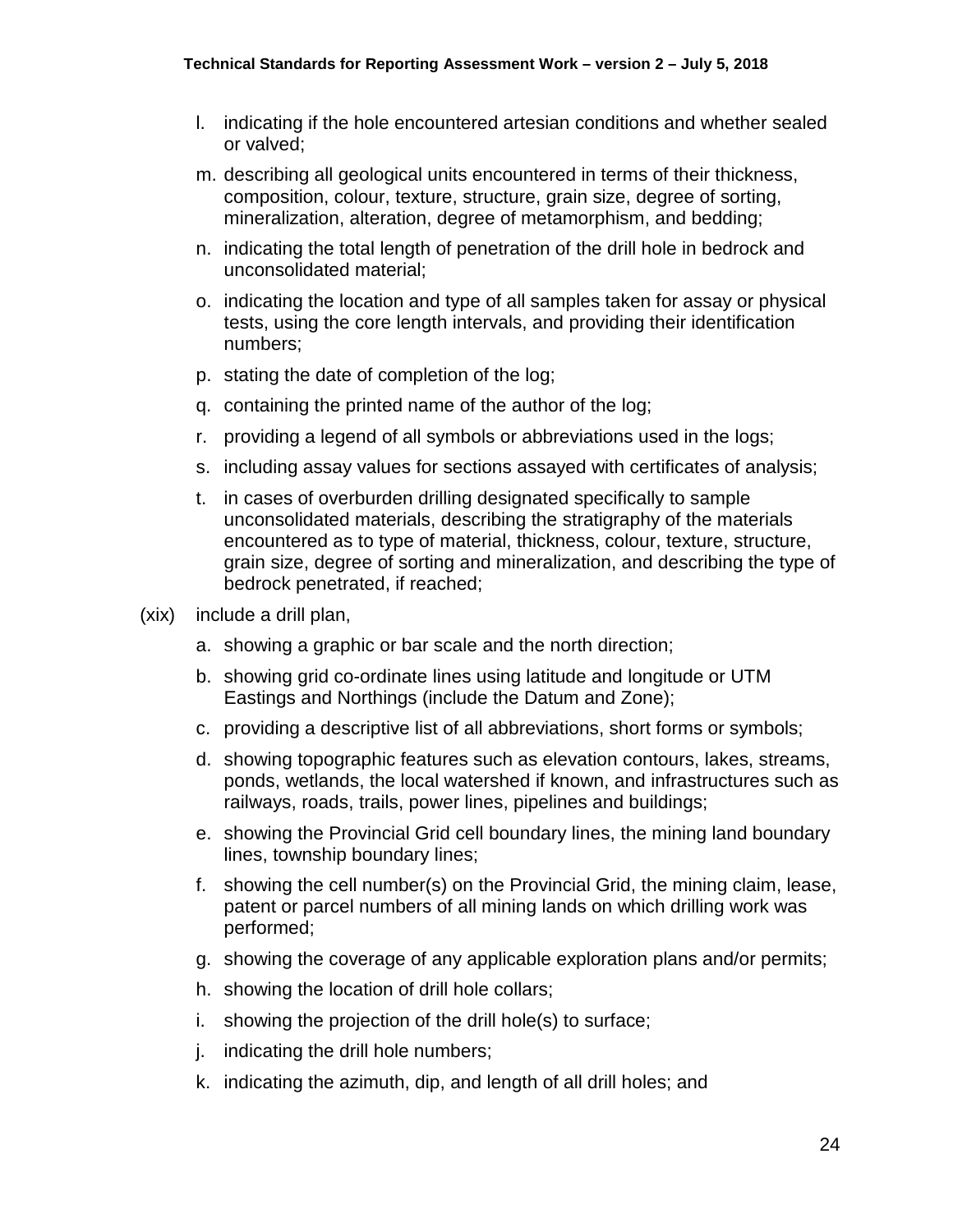- (xx) include a drill hole section,
	- a. showing a graphic or bar scale;
	- b. showing coordinate lines corresponding with those shown on the drill plan;
	- c. providing a descriptive list of all abbreviations, short forms or symbols;
	- d. showing mining land boundary lines, township boundary lines;
	- e. showing the mining claim, lease, patent or parcel numbers of all mining lands on which the drilling work was performed;
	- f. showing the coverage of any applicable exploration plans and/or permits;
	- g. showing the overburden, rock types or type of material intersected;
	- h. showing the location of the unconsolidated materials, mineralization, and structures designated by code or symbol;
	- i. containing a legend for codes or symbols corresponding to unconsolidated materials, mineralization and structure;
	- j. indicating the number, dip/inclination, azimuth, and length of the drill hole;
	- k. including assay values and/or assay averages.

### <span id="page-26-0"></span>**12. DRILL CORE OR DRILL SAMPLE SUBMISSIONS**

A technical report in respect of drill core or drill sample submissions to the Resident Geologist Program shall:

- (i) provide a summary table, specifying for each drill hole or drill wedge,
	- a. the drill hole number or wedge number;
	- b. the drill collar location using UTM coordinates (with Datum and Zone);
	- c. the drill hole or wedge azimuth and dip;
	- d. the drill hole or wedge length;
- (ii) include drill hole logs,
	- a. identifying the hole by number;
	- b. giving the cell number(s) on the Provincial Grid, the mining claim, lease, patent or parcel numbers of all mining lands through which the hole is drilled;
	- c. indicating the location of the drill hole collar with UTM coordinates (with Datum and Zone), and, if available, in relation to grid line co-ordinates;
	- d. indicating the dip/inclination and azimuth of the hole;
	- e. indicating the size of the core, or the diameter of the drill hole if bored other than by core drilling;
	- f. stating the start and completion dates of the drilling;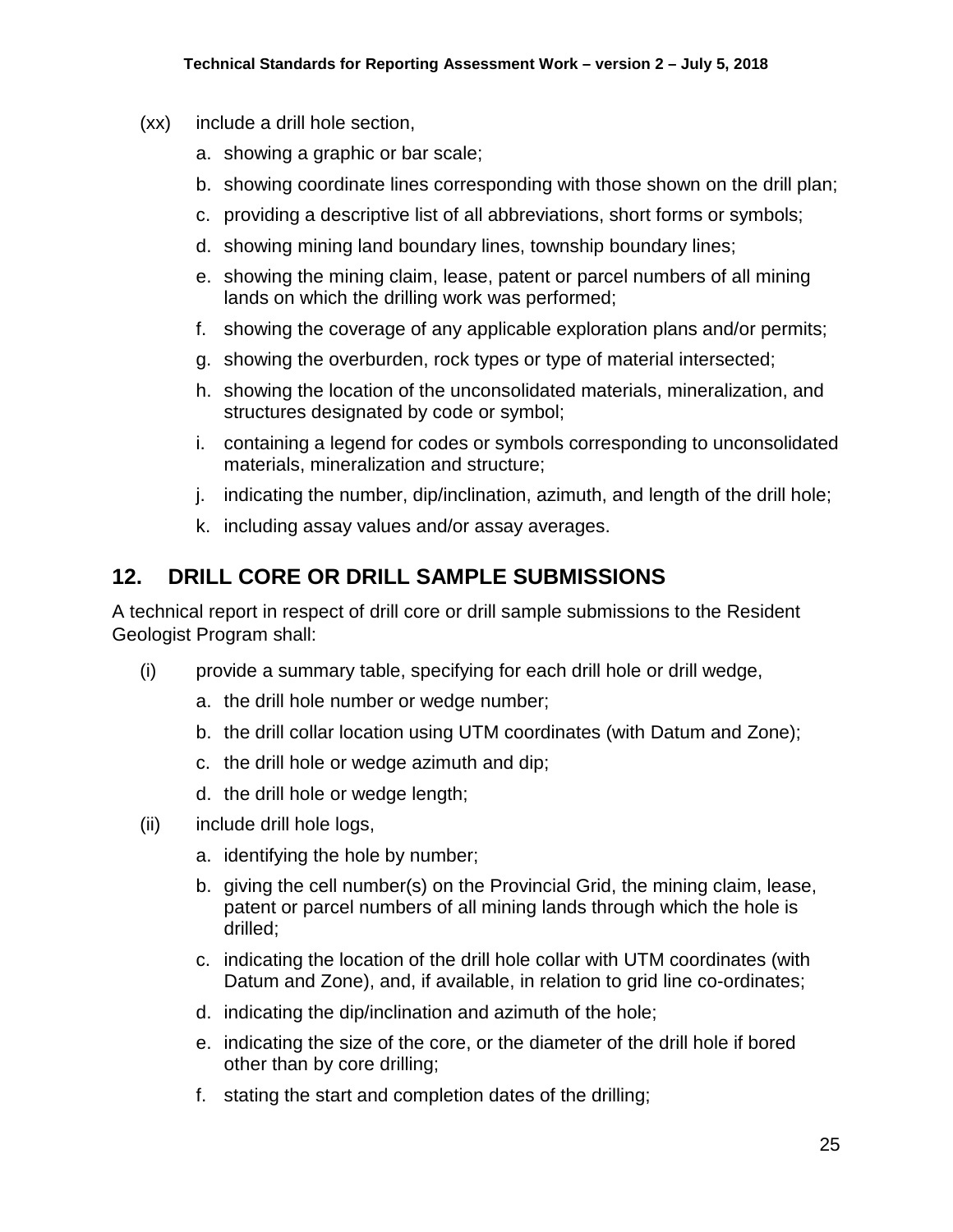- g. stating the name of the drill contractor;
- h. indicating the thickness of overburden in the core drilling holes and other boreholes where this data can be ascertained;
- i. indicating if the casing was left in place and method of capping;
- j. indicating if the hole was abandoned due to rock or technical reasons;
- k. indicating if the hole encountered artesian conditions and whether sealed or valved;
- l. describing all geological units encountered in terms of their thickness, composition, colour, texture, structure, grain size, degree of sorting, mineralization, alteration, degree of metamorphism, and bedding;
- m. indicating the total length of penetration of the drill hole in bedrock and unconsolidated material;
- n. indicating the location and type of the samples submitted;
- o. stating the date of completion of the log;
- p. containing the printed name of the author of the log;
- q. providing a legend of all symbols or abbreviations used in the logs;
- r. in cases of overburden drilling designated specifically to sample unconsolidated materials, describing the stratigraphy of the materials encountered as to type of material, thickness, colour, texture, structure, grain size, degree of sorting and mineralization, and describing the type of bedrock penetrated, if reached; and
- (iii) include a receipt from the Resident Geologist Program.

### <span id="page-27-0"></span>**13. PETROGRAPHIC WORK, INCLUDING MICROSCOPY, SCANNING ELECTRON MICROSCOPY AND ELECTRON MICROPROBE STUDIES**

A technical report in respect of petrographic work, including microscopy, Scanning Electron Microscopy and Electron Microprobe studies, shall:

- (i) contain a title page, with the name of the technical report, the property name, the date of completion of the report, and clearly identifying the author(s);
- (ii) contain a table of contents and a list of illustrations, including figures, tables, maps, appendices (logs, assay certificates, etc.);
- (iii) state the dates during which the work was performed;
- (iv) include a statement indicating the objective(s) of the petrographic work;
- (v) identify who performed the work;
- (vi) identify who the work was performed for;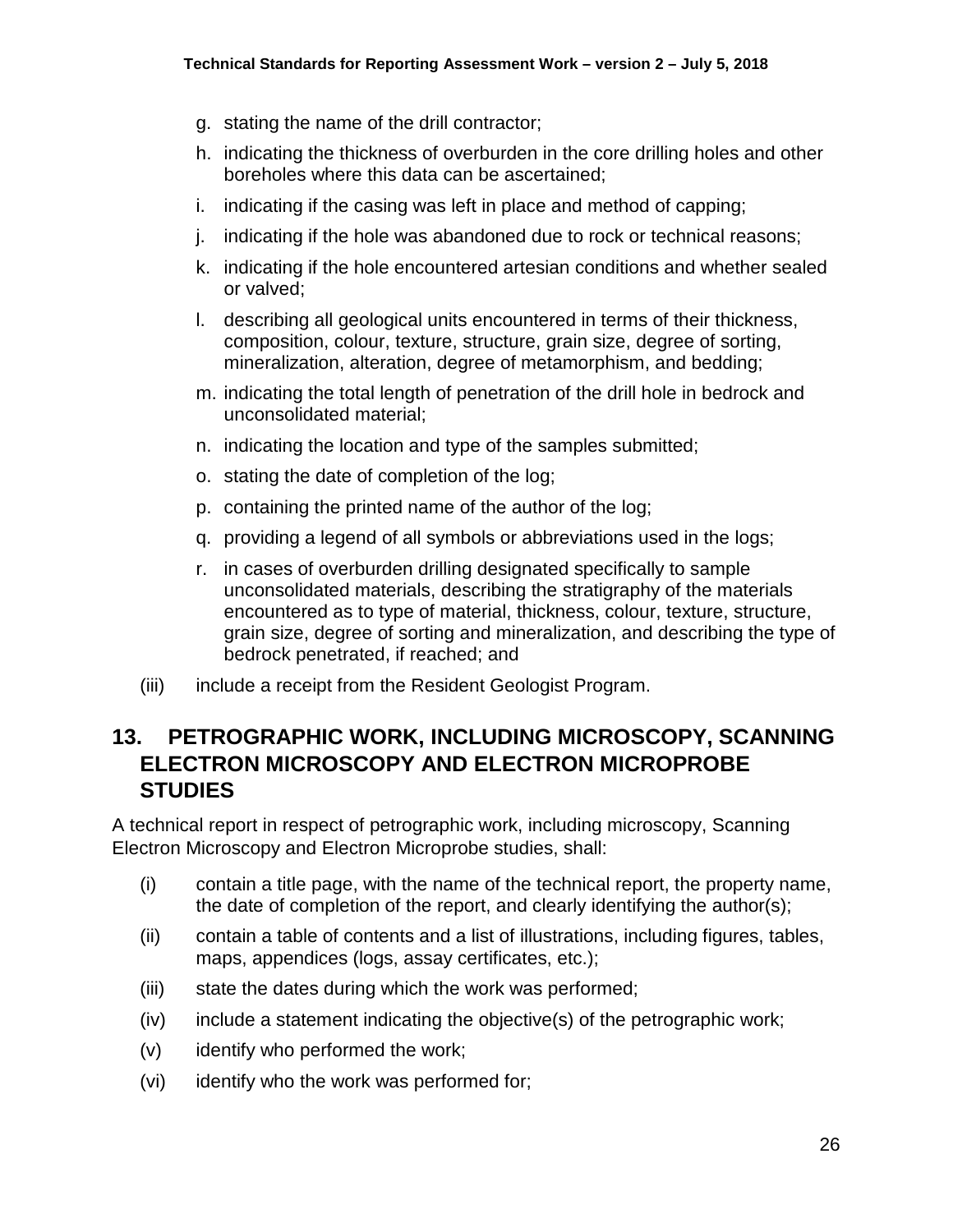- (vii) identify the mining lands on which the work was performed, using the Township name, the cell number(s) on the Provincial Grid, as well as the claim numbers, lease numbers, Licences of Occupation numbers or Patent numbers, and identify the ownership of the land;
- (viii) identify the means of access to the land from the nearest population centre;
- (ix) provide the number of any applicable exploration permit issued or exploration plan filed pursuant to O. Reg 308/12;
- (x) provide a concise description of the regional and local geological settings of the property;
- (xi) describe the type of mineral deposit or the commodity being explored and the geological model(s) and/or concept(s) being applied;
- (xii) provide the GPS location of all samples analysed;
- (xiii) include sample preparation procedures;
- (xiv) in cases of petrographic studies, provide descriptions and coloured photographs of all samples, captioned with the sample identifier;
- (xv) in cases of microscopic studies, provide hand sample descriptions, microscopic descriptions and photographs of all samples, captioned with the sample identifier;
- (xvi) in cases of Scanning Electron Microscopic (SEM) or Electron Microprobe (EMP) imagery,
	- a. provide descriptions and images of all samples, captioned with the sample identifier;
	- b. indicate where the data was obtained, the type of equipment used and the operating conditions used to obtain the images, the units of measurement, lower detection limits and the laboratory quality control data;
	- c. provide the sample identification numbers, their analyses results and certificates of analysis;
- (xvii) provide an explanation of any abbreviations or short forms used in the report or on the captioned photographs;
- (xviii) summarize the results and interpretations of all observations and other relevant information, discussing the value of the work with respect to leading to the success or failure of the program, and discussing whether the program met its original objectives;
- (xix) include a map,
	- a. showing the location of all samples;
	- b. showing a graphic or bar scale, and the north direction;
	- c. showing grid co-ordinate lines using latitude and longitude or UTM Eastings and Northings (include the Datum and Zone);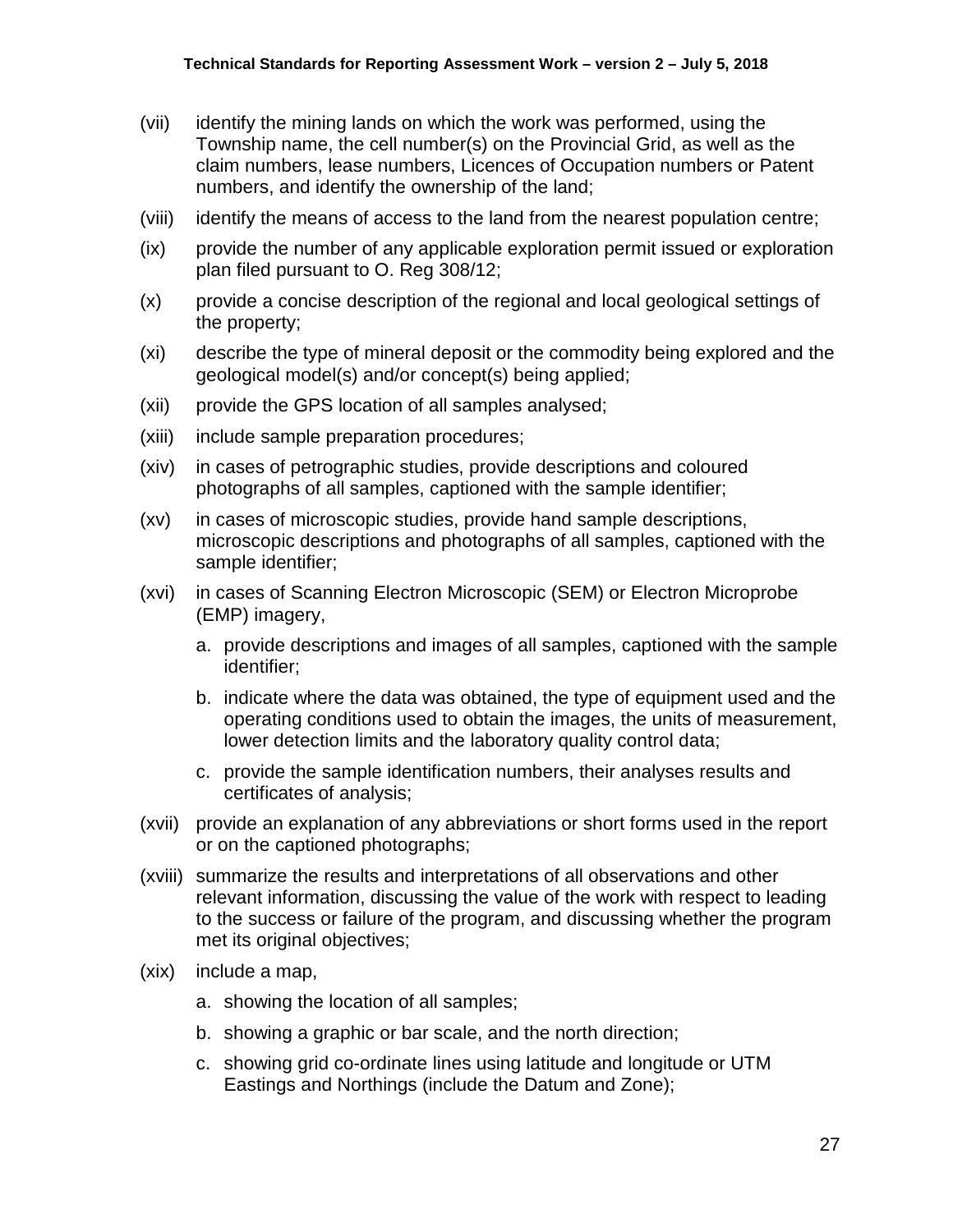- d. showing topographic features and infrastructures;
- e. showing Provincial Grid cell boundary lines, mining land boundary lines, township boundary lines;
- f. showing the cell number(s) on the Provincial Grid, the mining claim, lease, patent or parcel numbers of all mining lands in respect of which the petrographic work was performed;
- g. providing a descriptive list of all abbreviations, short forms or symbols used, and
- (xx) include photographs and/or imagery,
	- a. showing the sample identifier;
	- b. showing the cell number(s) on the Provincial Grid, the mining claim, lease, patent or parcel numbers from which the sample was collected.

### <span id="page-29-0"></span>**14. ENVIRONMENTAL BASELINE STUDIES**

A technical report in respect of environmental baseline studies shall:

- (i) state the purpose, nature and scope of the Baseline Study;
- (ii) identify the mining lands on which the study was performed, using the Township name, the cell number(s) on the Provincial Grid, as well as the claim numbers, lease numbers, Licences of Occupation numbers or Patent numbers, and identify the ownership of the land;
- (iii) identify the means of access to the land from the nearest population centre;
- (iv) describe the land use at the exploration project site and any information on previous activities on the site;
- (v) provide a summary of the flora, fauna and ecological communities in the area likely to be affected by the exploration project;
- (vi) describe the method of collection of the data, the nature of the data collected and the results;
- (vii) describe the Environmental Quality Standards used to assess the environmental impact on the study area;
- (viii) provide the qualifications of the person(s) and/or contractor(s) reporting the study;
- (ix) include a map,
	- a. showing a graphic or bar scale, and the north direction;
	- b. showing grid co-ordinate lines using latitude and longitude or UTM Eastings and Northings (include the Datum and Zone);
	- c. showing topographic features and infrastructures;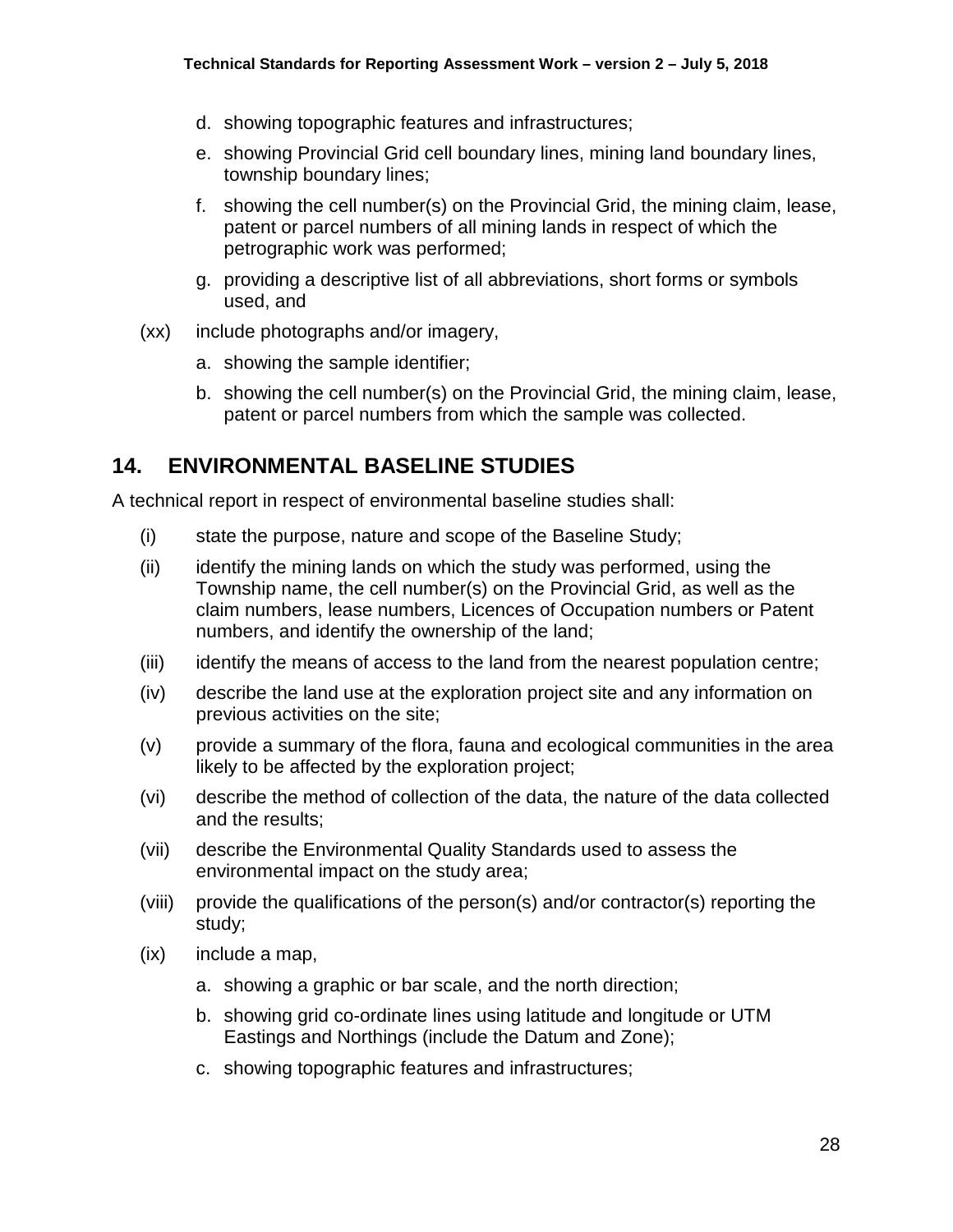- d. showing Provincial Grid cell boundary lines, mining land boundary lines, township boundary lines;
- e. showing the cell number(s) on the Provincial Grid, the mining claim, lease, patent or parcel numbers of all mining lands on which the Environmental baseline study was performed;
- f. providing a descriptive list of all abbreviations, short forms or symbols used;
- g. outlining of the study area;
- h. showing the location of monitoring and/or sampling sites;
- i. showing the location of potential impact sites; and
- (x) include photographs of the Baseline Study sites, captioned with site identifiers.

## <span id="page-30-0"></span>**15. REHABILITATION REQUIRED OR PERMITTED TO BE DONE UNDER THE ACT, IF DONE IN ACCORDANCE WITH THE REQUIREMENTS IN THE ACT OR THE REGULATIONS**

A technical report in respect of rehabilitation required or permitted to be done under the act, if done in accordance with the requirements in the act or the regulations is eligible for assessment work credit if the submitter provides, shall:

- (i) contain a title page, with the name of the technical report, the property name, the date of completion of the report, and clearly identifying the author(s);
- (ii) contain a table of contents and a list of illustrations, including figures, tables, maps, appendices (logs, assay certificates, etc.);
- (iii) contain a summary section,
	- a. summarizing the work program(s) that is being reported;
	- b. stating the dates during which the work was performed in the field, and giving the number of days spent in the field;
	- c. including a statement indicating the objective(s) of the work program(s);
	- d. identifying who performed the work and, if a contractor(s) was used, identify the contractor(s);
	- e. identifying who the work was performed for;
	- f. describing how the work site was rehabilitated;
	- g. including a summary of the results, conclusions and recommendations;
	- h. indicating the co-ordinate system used to locate the area of work such as geographic (latitudes and longitudes) or Universal Transverse Mercator (UTM). Include the Datum and Zone when reporting locations using Global Positioning System (GPS);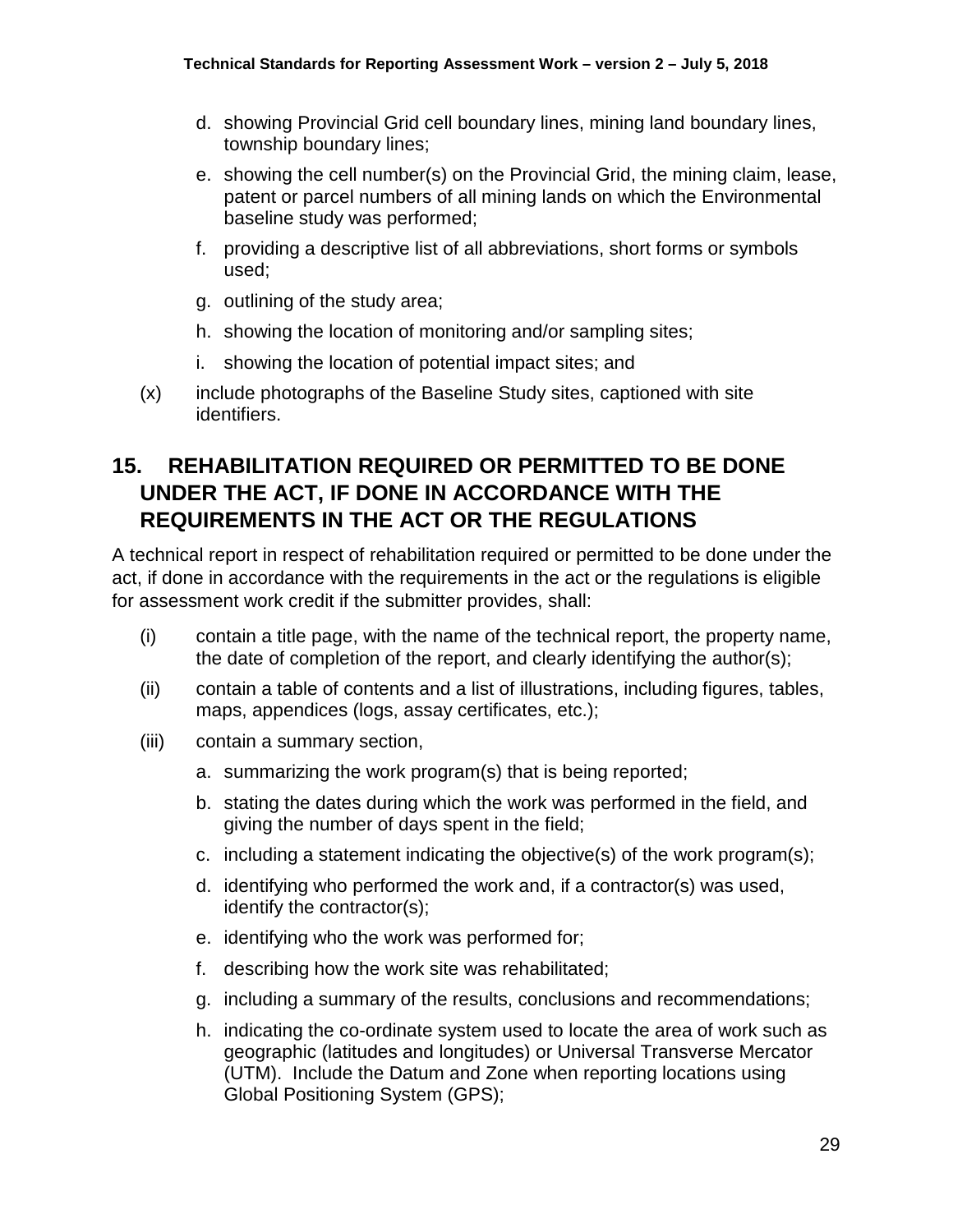- (iv) identify the mining lands on which the work was performed, using the Township name, the cell number(s) on the Provincial Grid, as well as the claim numbers, lease numbers, Licences of Occupation numbers or Patent numbers, and identify the ownership of the land;
- (v) identify the means of access to the land from the nearest population centre;
- (vi) contain a key map showing the land rehabilitated in relation to identifiable topographic features and township boundaries;
- (vii) summarize the history of the property, with prior property ownership, historical exploration and past development or production and identify any significant areas where hazards or risks have been recognized;
- (viii) where a proponent undertakes progressive rehabilitation of a site without being subject to a closure plan and met the prescribed standard, provide a copy of the applicable progressive rehabilitation report;
- (ix) contain a detailed list of all references cited in the technical report;
- (x) provide a dated and signed certificate of qualifications at the end of the technical report; and
- (xi) include a map,
	- a. showing a graphic or bar scale and the north direction;
	- b. showing grid co-ordinate lines using latitude and longitude or UTM Eastings and Northings (include the Datum and Zone);
	- c. providing a descriptive list of all abbreviations, short forms or symbols;
	- d. showing topographic features such as elevation contours where appropriate to scale and clarity of drawing, lakes, streams, ponds, wetlands, the local watershed if known, and infrastructures such as railways, roads, trails, power lines, pipelines and buildings;
	- e. showing Provincial Grid cell boundary lines, mining land boundary lines, township boundary lines;
	- f. showing the cell number(s) on the Provincial Grid, the mining claim, lease, patent or parcel numbers of all mining lands on which the rehabilitation work was performed;